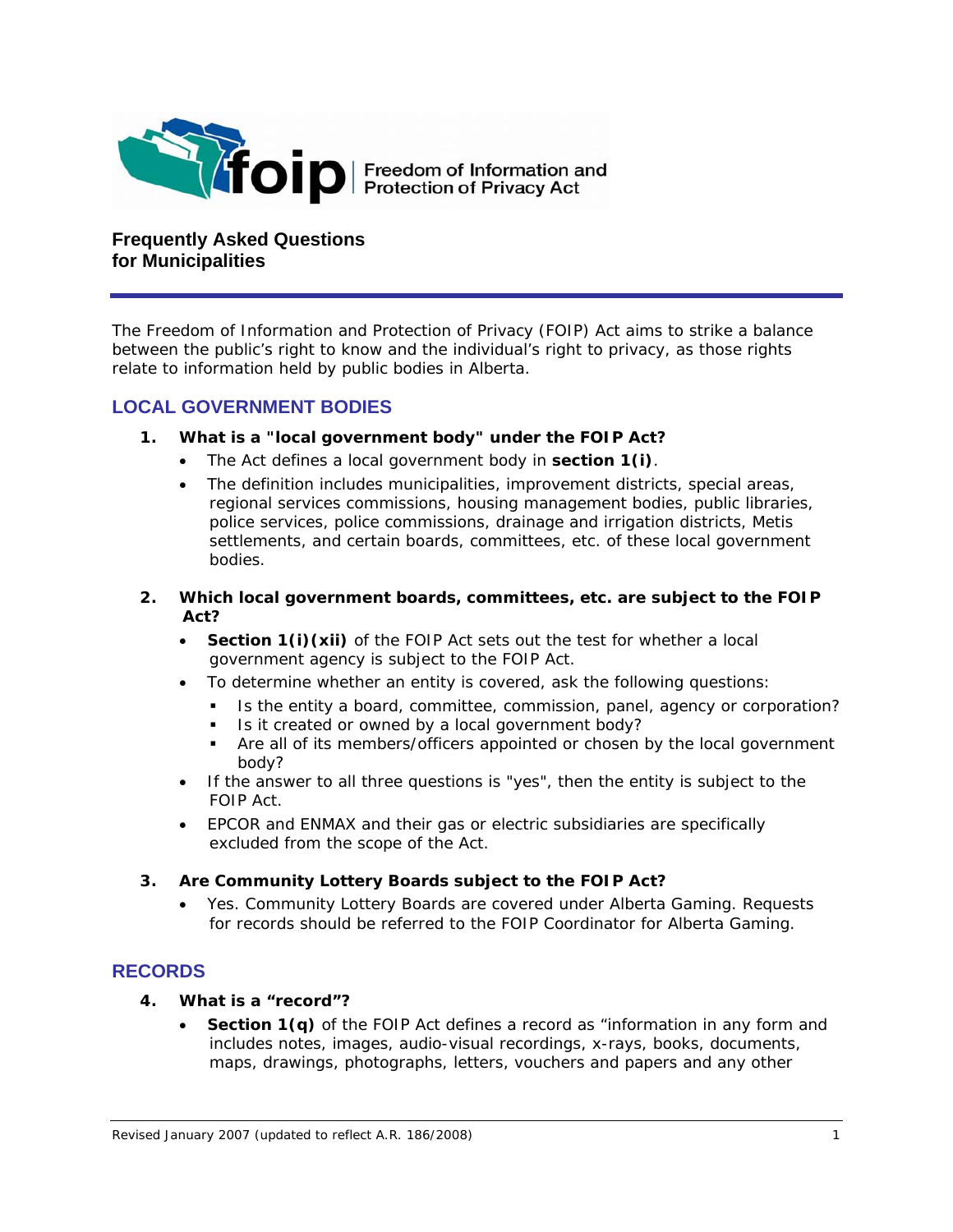information that is written, photographed, recorded or stored in any manner, but does not include software or any mechanism that produces records".

- It includes handwritten notes and electronic correspondence or messages, which are in the custody or control of the municipality.
- Not all records need to be kept by the public body. You can routinely discard transitory records, those that have only short-term, immediate or no value to your organization and that you won't need again in the future. For more information about transitory records, see *Official and Transitory Records: A Guide for Government of Alberta Employees* (www.im.gov.ab.ca).
- If the information in a record will have some future administrative, financial, legal, research or historical value to the public body, then you should file the record. For example, e-mail messages that record approvals, recommendations, opinions, decisions or business transactions have future value, and are not transitory and should be filed. You can print and file them in your manual filing system or store them in an electronic filing system.

# **5. What records of municipalities are subject to the FOIP Act?**

- All records that are in the custody or under the control of the municipality are subject to the FOIP Act (**section 4(1)**) unless a specific exclusion applies.
- A municipality has custody of a record when the record is in the possession of the municipality. This includes situations where the records of a third party are kept on the premises of the municipality.
- A record is under the control of a municipality when it has the authority to manage the record, including restricting, regulating and administering its use, disclosure and disposition.

## **6. How long should a municipality keep its paper/electronic records?**

- There is no simple answer to this question. Each organization should establish records retention and disposition schedules or a retention bylaw for its records, including electronic and transitory records.
- A records retention and disposition schedule is a document that identifies and describes records, and indicates the length of time they shall be retained as active before transfer to semi-active storage; the length of time they should be retained as semi-active prior to final disposition; and the final disposition of the records.
- The FOIP Act allows the destruction of records in accordance with your records retention bylaw. If a municipality does not have such a bylaw, the Act allows destruction as authorized by the council (**section 3(e)(ii)**).
- Under **section 53(1)(a)** of the FOIP Act, the Information and Privacy Commissioner has the power to conduct an investigation into how a municipality is managing its records. Specifically, the Commissioner can check to make sure that a municipality is following any bylaw it has regarding the destruction of records.
- Municipalities are required by **section 35** of the FOIP Act to keep personal information about an individual for at least one year if that personal information has been used by the municipality to make a decision about the individual.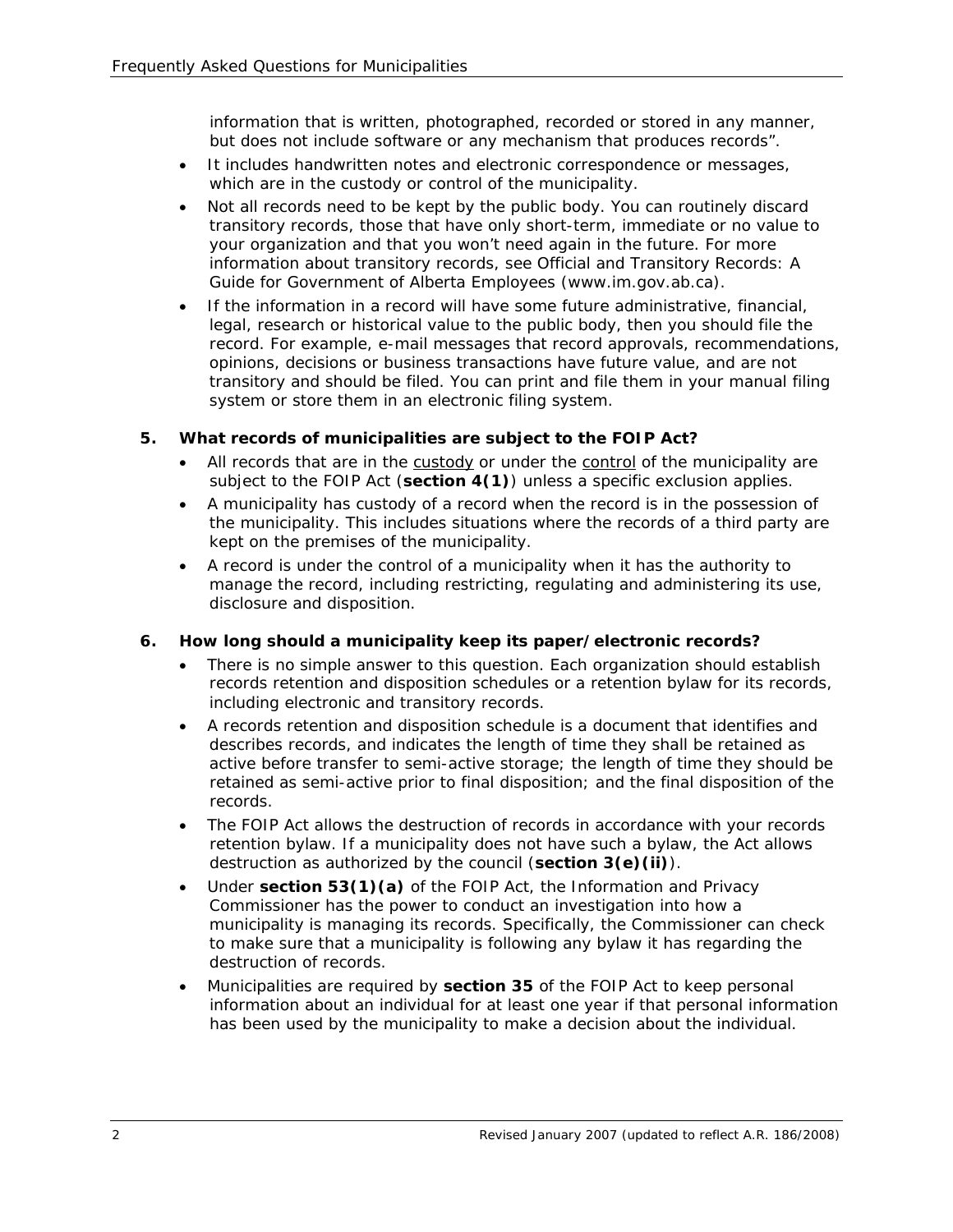## **7. Should e-mail be printed before it is deleted, or should it be saved instead of being deleted?**

- The same records management principles for paper files/records should also apply to e-mail documents. Transitory e-mails may be deleted.
- How or where the e-mail documents are retained will depend on the municipality's records and information management program standards, and whether it has the capability of electronically filing documents required for future use. If the municipality does not have that capability, records should be printed and filed in the paper filing system.

## **8. Who is an "employee" under the FOIP Act?**

• The definition of "employee" in the FOIP Act includes a person who performs a service for the public body as an appointee, volunteer or student or under a contract or agency relationship with the public body (**section 1(e)**). This means that volunteers, students on work experience arrangements, contractors, and appointed board members have the same responsibility to protect privacy as other employees of the municipality.

## **9. Are records of contractors subject to the FOIP Act?**

- The definition of "employee" in the FOIP Act includes a person retained under contract to perform services for the public body (**section 1(e)**).
- A record may be under the control of a municipality where a contract permits the municipality to inspect, review or copy records produced, received or acquired by a contractor.
- Often municipalities have contracts with an organization to provide some kind of service to individuals. Services such as assessments and water utilities may be provided through contracts. The contractor is functioning in the place of the municipality; the records the contractor creates are subject to the same privacy and access rules as records of the municipality. As a result, contracts need to include privacy protection clauses, clarity on control of and access to records, as well as records retention and destruction clauses.
- The *Managing Contracts under the FOIP Act, A Guide for Government of Alberta Contract Managers and FOIP Coordinators* addresses these issues in detail and may be referred to for more information.

## **10. Are records of elected officials of municipalities excluded from the FOIP Act?**

- Personal or constituency records of a council member are excluded from the Act (**section 4(1)(m)**). This exclusion is intended to cover:
	- **•** records such as private correspondence of an elected official that has not been sent or received by the official in his or her capacity as a council member but which may be maintained in his or her office for convenience.
	- records relating to the election campaign of a council member (other than those records required to be submitted to the authority governing the election).
	- records relating to the private business activities of a council member.
- Records dealing with the business of the municipality are covered by the Act even if they are stored at a councillor's home.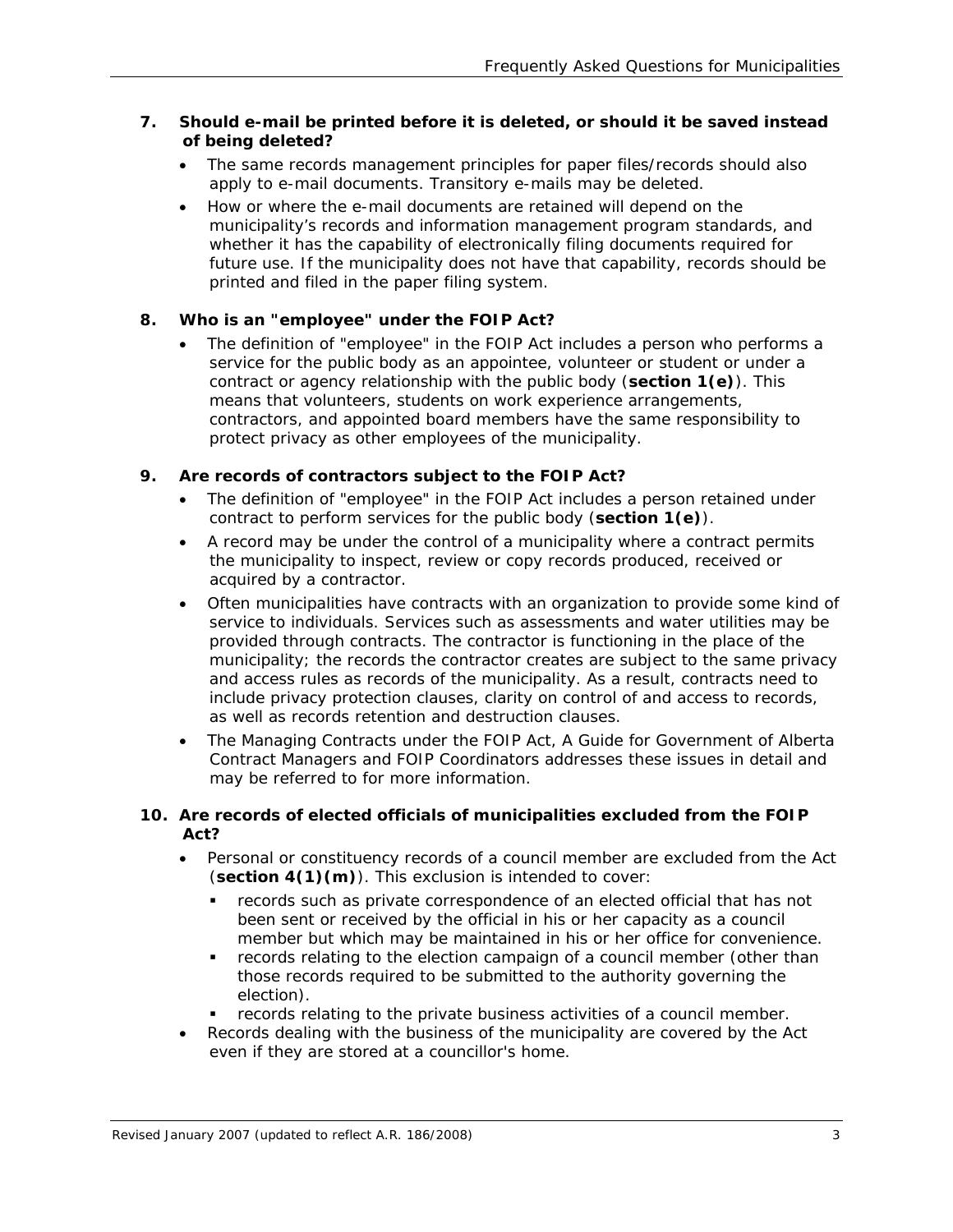## **11. Who is responsible for FOIP within a municipality?**

- The governing body of the municipality (the council) must designate a head by bylaw under **section 95(a)** of the FOIP Act. The head is responsible and accountable for all decisions taken under the Act.
- The head can be an individual (e.g. Chief Administrative Officer, member of council, or someone else responsible to the council) or the council or one of its committees.
- Appointing council or a committee as the head could present practical difficulties in meeting the timelines for responding to FOIP requests or in defending a complaint to the Information and Privacy Commissioner.
- Once the head is designated, the head can delegate any of his or her responsibilities in writing, under **section 85** of the Act (except the ability to delegate).
- **12. Does the FOIP Act still apply to health information held by municipalities, since the** *Health Information Act* **came into effect in April 2001?** 
	- Yes. The *Health Information Act* applies only to health information held by health care bodies such as regional health authorities, physicians' offices, pharmacies and laboratories. Health information held by municipalities is still covered as personal information by the FOIP Act.
- **13. Does a public body have any control over how records that have been released in response to a FOIP request are used by the applicant?** 
	- No. A public body does not have any control over the use of information once it is released to an applicant.

# **COUNCIL RECORDS**

- **14. How should municipalities handle letters from residents that become part of the council agenda packages forwarded to council members?** 
	- Letters from residents normally include personal information, such as name, address, phone numbers, and possibly opinions and other personal information. In deciding whether to disclose the personal information of individuals at public council or committee meetings, municipalities need to balance the dual objectives of open government and protection of privacy.
	- Under section 197 of the *Municipal Government Act* (MGA), meetings of a council or a council committee must be conducted in public, except where there is authority to hold the meetings in the absence of the public. Under section 198 of the MGA, the public has a right to be present at council and committee meetings that are conducted in public. Given the public nature of council and committee meetings, an individual writing to a councillor or to the administration of a municipality may have a reasonable expectation that their correspondence, including their personal information, could be disclosed at a public council or committee meeting.
	- If this is the practice of the municipality, then notice of this practice should be made available to the public. For example, notice may be placed in a brochure and on the municipality's web site, or in publications the public may refer to when looking up council member contact information.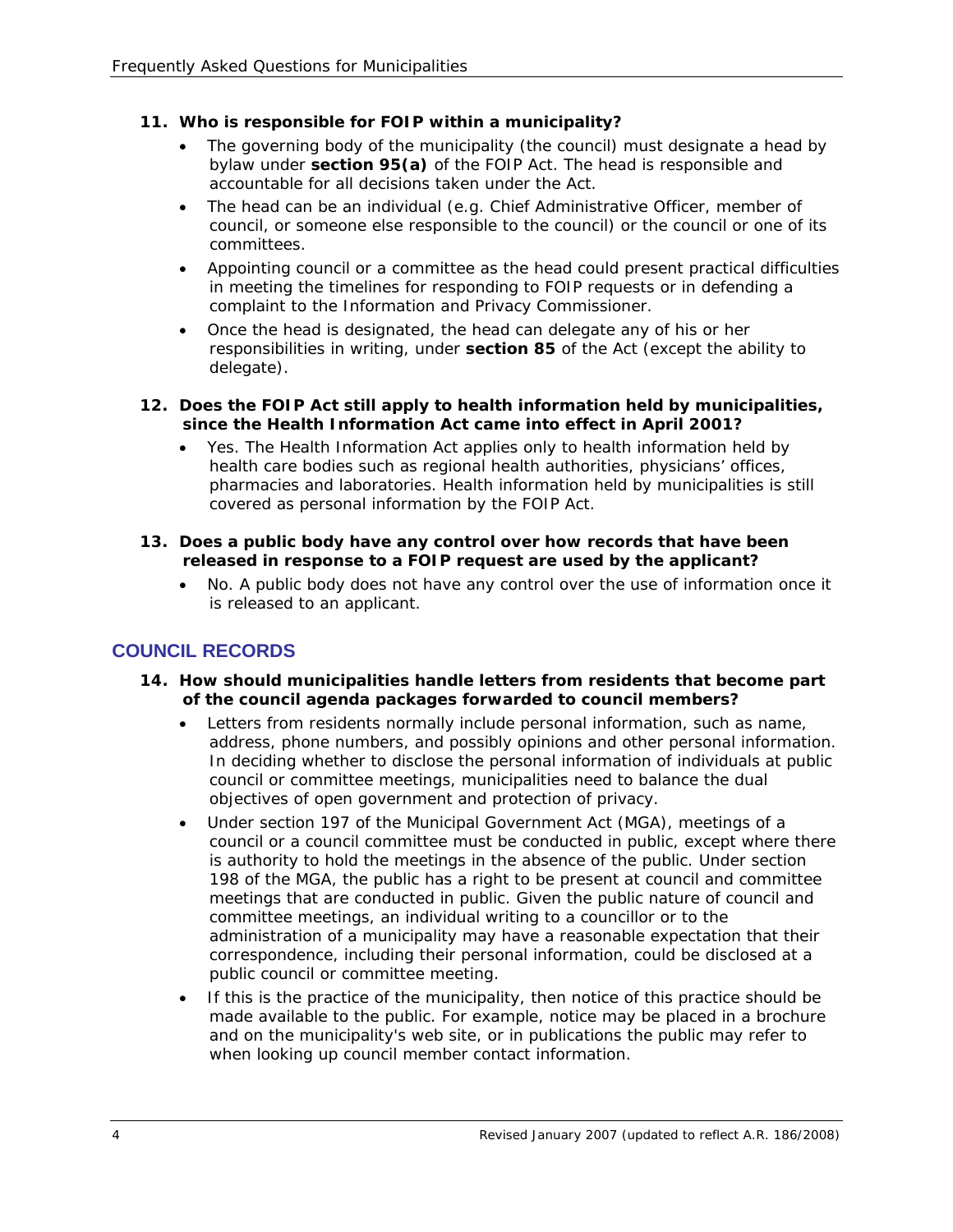- Sometimes individuals will send in letters containing sensitive personal information, such as information about the health of family members, vacation plans or financial circumstances. When it is not clear that the writer expected the information to be made public, the municipality should contact the individual and confirm that it was their intention that the information be disclosed to the public. Alternatively, a severed record or summary of the information inquiry or complaint could be prepared for use at the council meeting.
- Where the disclosure of such a letter would clearly be an invasion of the author's personal privacy but the personal information is needed by councillors to fully inform their decision-making, the matter could be discussed in a portion of the meeting that is closed to the public. In that case, the letter would not be attached to or distributed as part of the agenda package.

#### **15. How should municipalities handle records containing personal information of individuals that are used during in camera meetings?**

- Section 197(2) of the MGA authorizes a council and its committees to close all or part of their meetings to the public if a matter to be discussed is within one of the exceptions to disclosure contained in **Division 2** of **Part 1** of the FOIP Act*.* One of the exceptions includes disclosures of personal information that would be an unreasonable invasion of a third party's personal privacy (**section 17(1)**).
- The information of an identifiable individual must be discussed in a closed meeting if the disclosure would be an unreasonable invasion of privacy to have the discussion with members of the public present.
- Any motion arising from those discussions must then be voted upon in public. Consistent with the principle of open government, a municipality should try to make public as much information as possible about the general nature of the matter considered without disclosing the personal information of the individual in question.
- See [question 18](#page-5-0) for further information about in camera meetings.

#### **16. Is a letter sent by a ratepayer to a councillor that is not brought to the attention of the council and does not form part of council records, subject to the access provisions in Part 1, Division 2 of the FOIP Act***?*

- **Section 4(1)** of the Act says that the Act applies to all records in the custody or under the control of a public body. Subsection (m) excludes personal or constituency records of an elected member of a local public body and subsection (n) excludes personal records of an appointed or elected member of the governing body of a local public body.
- This section has yet to be considered by the Information and Privacy Commissioner in an Order.
- Using the tests set out in *FOIP Bulletin #6, "Records of Elected and Appointed Officials of Local Public Bodies",* this record would be considered a "personal record" of the councillor if it did not in any way relate to the business of the municipality but rather related to the personal business dealings of the councillor. The record would be considered a "constituency record" of the councillor if it dealt with the political activities of the councillor, such as election contributions or campaign issues.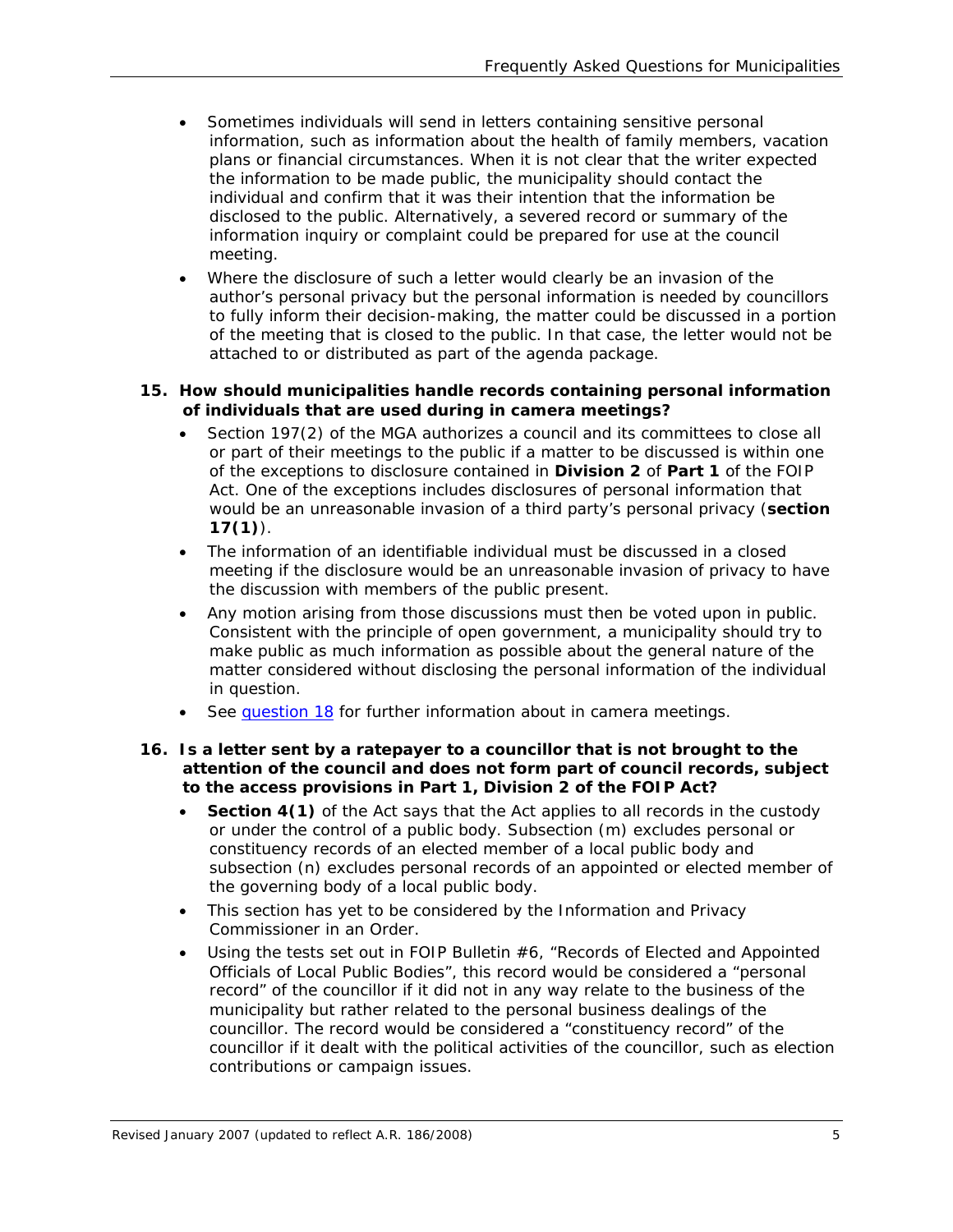- <span id="page-5-0"></span>• If the record could not be considered to be a "personal" or "constituency" record of the councillor, the municipality would have to determine whether it was in its custody or under its control. A record may not be in a municipality's custody or control if
	- $\blacksquare$  the record was not deposited with the council or the municipality;
	- the municipality had no power to compel the councillor to produce the record even when referred to in a council meeting;
	- the municipality had no authority to regulate or dispose of the record;
	- the record was referred to as part of the councillor's mandate to represent the constituent and not as a basis for action by the municipality; and
	- the record was not integrated with municipality records in the office of the councillor.

(These factors were taken from Ontario IPC Order M-813).

## **17. How should additional sets of council records, such as agendas, supporting documents and minutes retained by council members be treated?**

- Councillors should understand that these records are subject to the FOIP Act*,*  regardless of where the records are located.
- Municipalities should develop a policy regarding the retention and disposition of these records. The policy could state that these types of records are retained by councillors until the formal minutes produced by council have been approved and then returned for confidential recycling/shredding; or that they be retained by councillors for a specified period of time (e.g. one year) and then returned for confidential recycling/shredding.

## **18. Can municipal councils meet in camera, that is, in the absence of the public?**

- On October 1, 1999, section 197(2) of the MGA was repealed, and replaced with the following, "councils and council committees may close all or part of their meetings to the public if a matter to be discussed is within one of the exceptions to disclosure in **Division 2** of **Part 1** of the *Freedom of Information and Protection of Privacy Act*."
- Councils and their committees can make a motion to go in camera when the substance of their deliberations relate to the matters covered by the exceptions to disclosure in the FOIP Act, **sections 16** to **29**. For example, a discussion regarding the employment of an individual should be held in camera to protect the privacy of that individual.
- There is no requirement to take notes or minutes during in camera sessions. If notes have been prepared, they may be requested as part of a FOIP request. The municipality has the discretion to refuse to disclose these notes under **section 23** of the FOIP Act, local public body confidences.
- The council minutes should show that a motion was made to go in camera and then another to return to the open meeting so that **section 23** may be applied.

# **EMPLOYEE AND COUNCILLOR INFORMATION**

- **19. If a municipality receives a FOIP request for the salaries of all employees and councillors, does the information have to be released?** 
	- Under section 217(3) of the *Municipal Government Act* (MGA), the salaries of councillors, the chief administrative officer and designated officers of the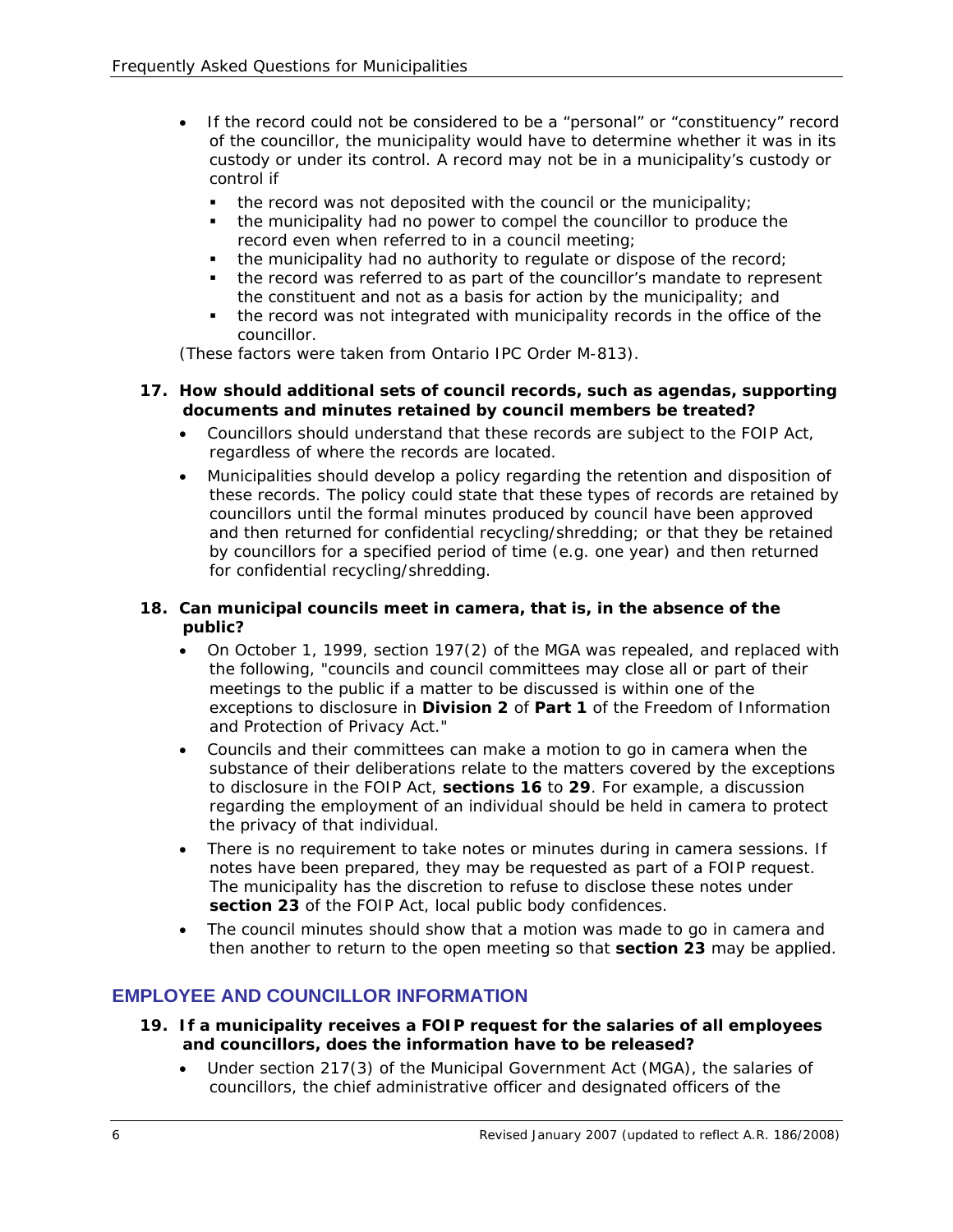municipalities must be released on request. This section prevails over the FOIP Act*.* 

- Section 217(3) of the MGA remains in force. Section 216, the remainder of section 217 and section 218 of the MGA were repealed on October 1, 1999.
- For the remaining municipal staff, under **section 17(2)(e)** of the FOIP Act*,* disclosing the salary range and discretionary benefits of employees is not an unreasonable invasion of privacy. The exact salary could be released only with an employee's consent.

#### **20. If a municipality receives a FOIP request for the severance package given to an employee, does the information have to be released?**

- In *Order 2001-020*, the City of Calgary received a request for all information related to a buy-out for managers since 1999.
- The Information and Privacy Commissioner upheld the City's decision to release standard clauses from the severance agreements, the individual's job title or position, and the amount of severance paid. This information could be released in accordance with **section 17(2)(e)** of the FOIP Act.
- The City withheld the individuals' names and signatures (**section 17(4)(g)(i)** of the FOIP Act), and employee numbers, and termination and retirement dates as employment history (**section 17(4)(d)** of the FOIP Act).
- It is not clear how the Order would apply if the applicant had asked for the severance package information of a named individual. However, it appears that the same considerations of **sections 17(2)** and **17(4)** may apply and the outcome may be the same.

## **21. Can the municipality disclose personal information of employees, such as salary, benefits, or home address, to council members?**

- Personal information of employees can be disclosed to a council member if the information is necessary for the performance of the duties of the council member (**section 40(1)(h)**of the FOIP Act).
- Only the information which the council member needs to know can be disclosed (**section 40(4)** of the FOIP Act).
- For example, in a municipality with a small number of employees, council members may need to receive information on individual employees' salaries as part of the budget process, depending on how the budget is normally prepared. In a larger municipality, budget decisions may be made on summary information, so in that case individual salaries would not need to be disclosed.
- **22. Can a municipality verify an employee's salary to a lending institution or finance company, where the employee has applied for credit?** 
	- Yes, but only with the employee's consent. Financial information of an employee is the employee's personal information and so consent is required before you can disclose it.

#### **23. Can a municipality disclose and/or verify the employment status and home address of an employee to a collection agency?**

- A municipality can only confirm whether an individual is an employee.
- The disclosure of a home address would be an unreasonable invasion of privacy, without consent.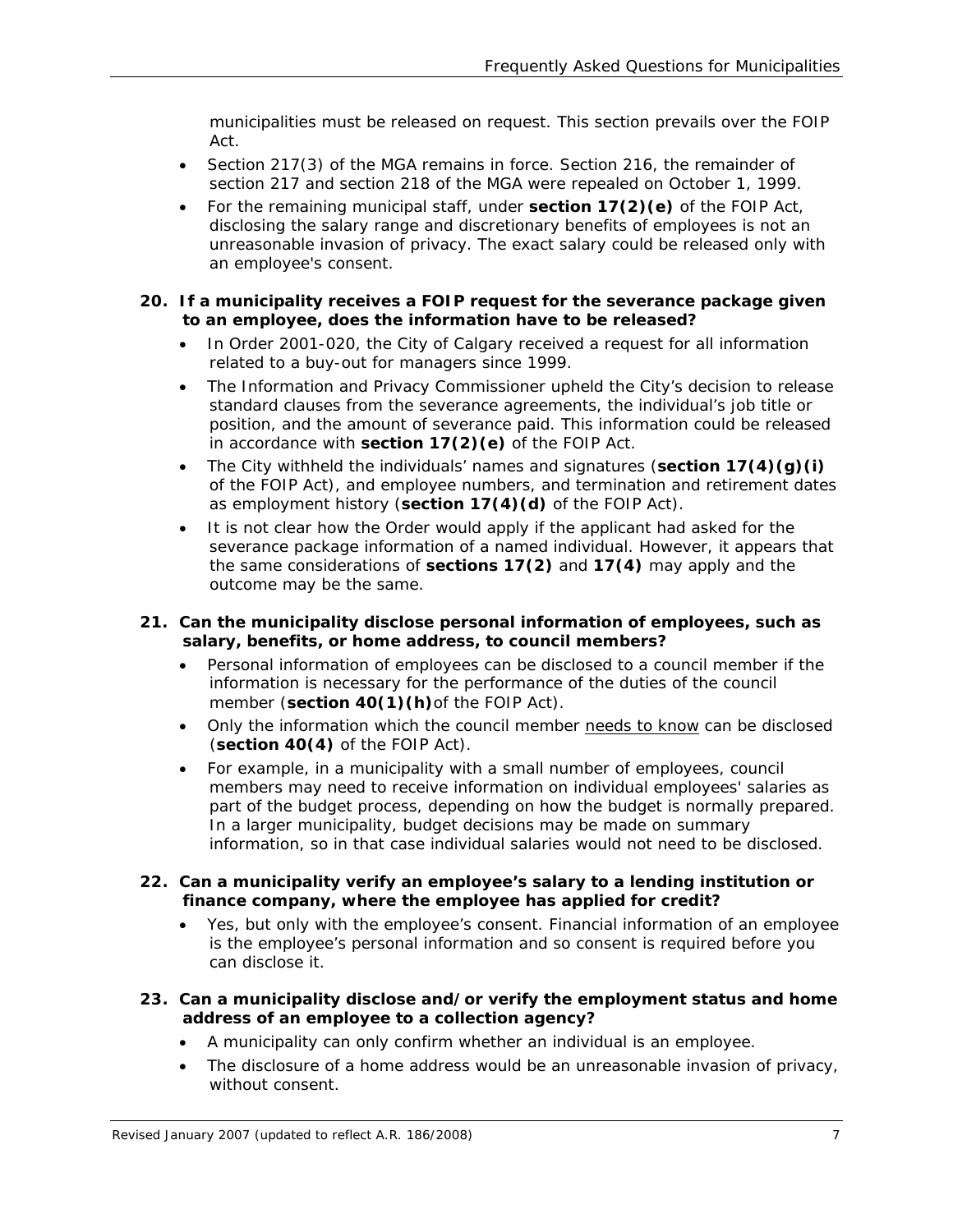## **24. If a municipality receives a FOIP request for a travel expense claim of an employee or councillor, does the information have to be released?**

- Expense claims have frequently been the subject of FOIP requests.
- Under **section 17(2)(e)** of the FOIP Act disclosing employment responsibilities of employees is not an unreasonable invasion of privacy. Travel for business purposes is part of an employee's employment responsibilities.
- Expense claim records can also be released if **section 17(5)(a)** of the FOIP Act applies, where the disclosure is desirable for the purpose of subjecting the activities of the municipality to public scrutiny. The records would be severed, for example, to withhold employee's credit card numbers or home address, and the names of third parties.

# **FEES**

- **25. Can municipalities charge fees for handling FOIP requests?** 
	- **Section 93** of the FOIP Act*,* and **sections 10** to **14** and **Schedule 2** of the FOIP Regulation set out when fees may be charged for processing FOIP requests.
	- **Section 95(b)** of the FOIP Act says that a municipality may, by bylaw, set any fees it requires to be paid under **section 93** as long as they don't exceed the fees provided for in the regulation.
- **26. What fees can be charged for handling a request for an individual's own personal information?** 
	- **Applicants are not required to pay an initial fee when requesting access to their own personal information.**
	- **Fees may only be charged for producing a copying the records (items 3 to 6 of Schedule 2), and then only when those fees exceed \$10. When the estimated cost exceeds \$10, then the total amount is charged.**
	- An applicant may request that the fees be waived if the applicant cannot afford payment or if for other reasons it is fair to excuse payment. These requests should be considered on a case-by-case basis.

#### **27. What fees can be charged for handling a request for other records, i.e. an access request?**

- Applicants are required to pay an initial fee of \$25 for a one-time request, or \$50 for a continuing request, before processing of the request will begin.
- When the estimated cost of processing the request exceeds \$150, then the total amount is charged. When the estimated cost is less than \$150, then no fee above the \$25 initial fee is charged to the applicant.
- Municipalities can charge for the time to search, locate and retrieve a record; to prepare the record for disclosure (severing the record); copying costs; computer processing and programming cost; the cost of supervising an applicant who wishes to examine an original record; and shipping costs.
- Preparing a record for disclosure does not include the time the municipality takes to decide or discuss what will or will not be severed.
- An applicant may request that the fees be waived if the applicant cannot afford payment or for other reasons if it is fair to excuse payment. These requests should be considered on a case-by-case basis.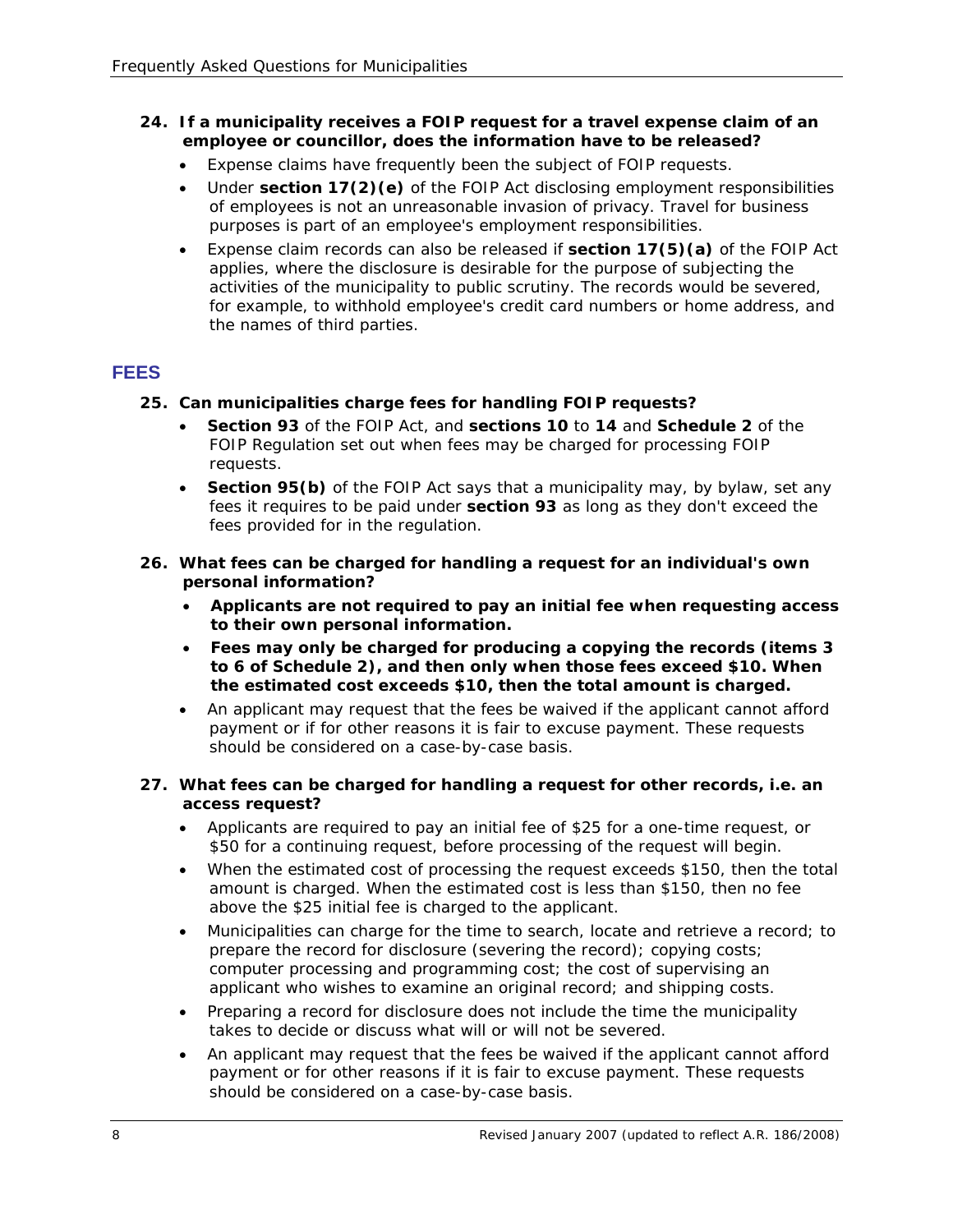## **28. Should municipalities collect GST on FOIP fees?**

• No. Canada Revenue Agency does not require municipalities to collect GST on fees paid for handling a FOIP request.

#### **29. Should municipalities follow the FOIP fee schedule when releasing records outside of the FOIP Act?**

• No. The FOIP Act does not replace existing procedures for access to information or records, and does not change the fees municipalities may be charging for these services. This is in **section 3** of the FOIP Act.

## **OPERATING PROGRAMS**

- **30. Can municipalities collect the personal information they need for the property assessment roll?** 
	- Yes. Under **section 33(a)** of the FOIP Act, a municipality can collect personal information that other legislation authorizes it to collect.
	- The *Municipal Government Act* (MGA) sets out what information must be collected for assessment purposes. Section 303 of the MGA sets out specific information that must be included in the assessment roll.

#### **31. Should municipalities make the assessment roll available for inspection?**

- Yes. The MGA, section 307, allows individuals to "inspect the assessment roll during regular business hours on payment of the fee set by the council."
- One suggestion is to maintain the complete version of the assessment roll, including owners' names, addresses and phone numbers, in the municipal office. This copy would be available for inspection during office hours. Another version of the roll, containing the property information but not the personal information, could be made more widely available.

#### **32. Can a municipality release information it receives from companies regarding notices of construction for access roads, well-sites, etc.?**

- If the information requested relates to an application for a development permit or subdivision approval, then refer to [questions 55 to 58](#page-16-0) below.
- The records requested should be reviewed to determine whether any of the exceptions to disclosure in the FOIP Act would apply, especially **section 16**, and then all or part of the records would be released based on this review.
- If the notice refers to an individual rather than to a company, personal information such as home phone number or home address, if different than the location of the work site, should not be disclosed without the individual's consent.
- A municipality may be asked regularly for notice information. If this is the case, a municipality could compile and maintain a list of notices, including the names of the companies and the legal land descriptions referred to in the notices. This should not be done when the affected companies have an expectation of confidentiality regarding the business information in the notice. To ensure that companies are aware of this practice, municipalities should provide notice of the intended use of this information.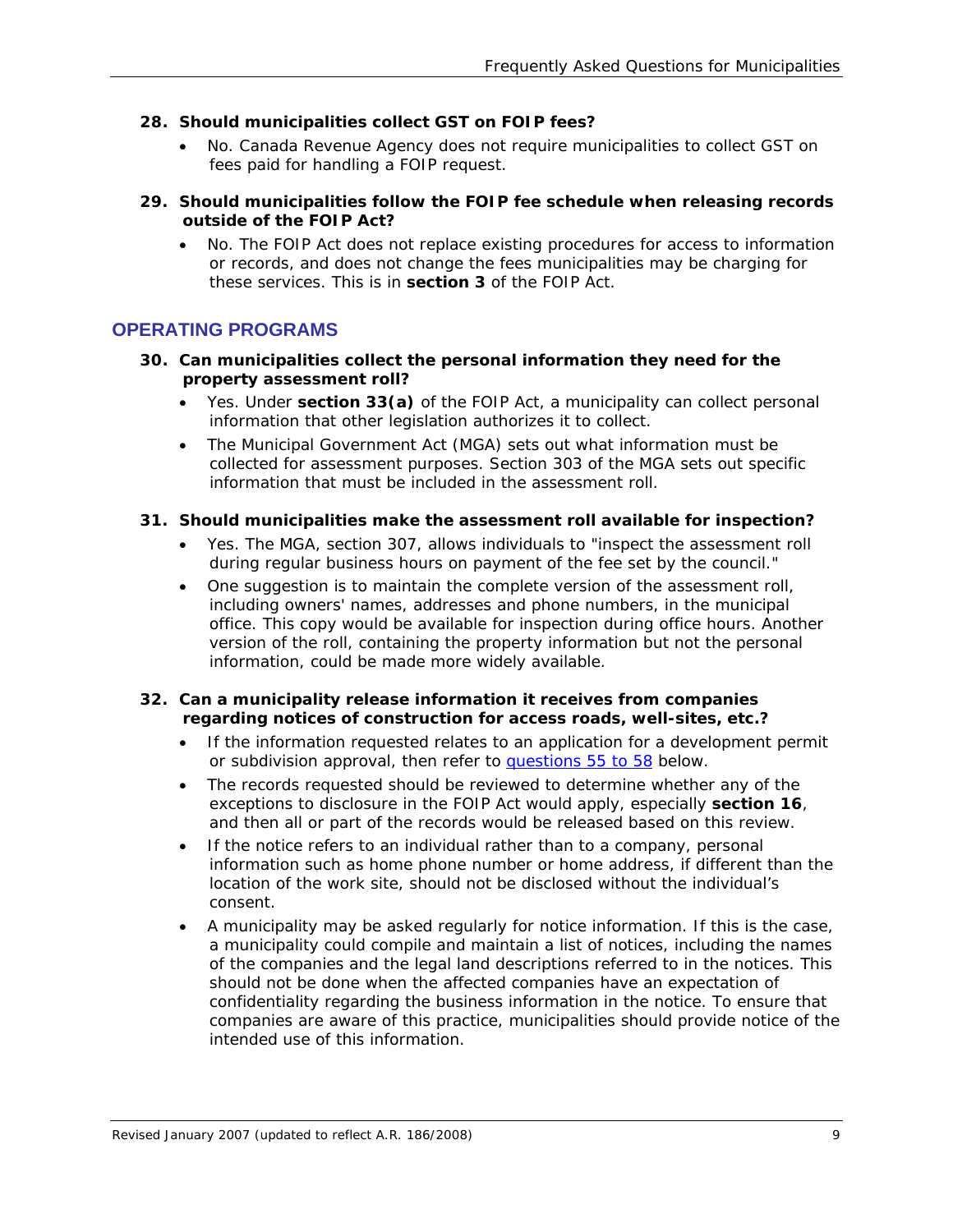## **33. Can a municipality disclose the address of a person to a bailiff or private investigator?**

- All requestors have the same status under the FOIP Act*,* whether they are bailiffs, private investigators, companies collecting on overdue accounts, individuals collecting on a judgment, bailiffs seizing property, or process servers wishing to serve court orders, warrants or other documents on individuals.
- **Section 17(4)(e)** of the FOIP Act says that disclosure of information gathered for the purpose of collecting a tax is presumed to be an unreasonable invasion of privacy. A municipality should not disclose addresses from the assessment roll.
- In *Order 2000-024*, the Information and Privacy Commissioner found that the names and mailing addresses on the City of Calgary's assessment roll could not be disclosed.
- However, anyone may ask to inspect the assessment roll under section 307 of the MGA and may locate an address this way.
- Individuals requesting addresses may be referred to the Land Titles Office. The Land Titles Office will provide a legal description of land held by an individual if the person requesting the information is entitled to register or has registered certain instruments against a debtor's land. These are a Writ of Enforcement or a court order permitted by legislation or permitted by the terms of the order to be registered.

## **34. Can a Real Property Report be released to a prospective purchaser of property, to a new owner or to anyone else?**

- The records requested should be reviewed to determine whether any of the exceptions to disclosure in the FOIP Act would apply and then all or part of the records would be released based upon the application of the Act*.*
- It is unlikely that the report on a residential property would contain personal information or commercial or technical information under **section 16** of the Act.

## **35. Can a Fire Prevention Inspection Report, prepared by a municipality, be released upon request to anyone?**

- Fire Prevention Inspection Reports may be prepared at the request of a property owner or as part of a municipality's Quality Management Plan.
- Section 63(1) of the *Safety Codes Act* (SCA) applies to the release of these reports since they are created pursuant to the Alberta Fire Code which is considered to be an enactment under the SCA*.* That section imposes a duty on anyone administering the SCA to preserve the confidentiality of information and documents created for the purposes of the Act, except in certain circumstances. One of those circumstances would be disclosure of a Report with the consent of the owner.
- If the Inspection Report relates to a building or other structure owned or leased by a municipality, provided any personal information of non-employees is severed, or their consent to the release of the information is obtained, the Inspection Report could be released without a FOIP request.
- If the Inspection Report relates to a building or other structure that is not owned or leased by the municipality, but is inspected as part of the municipality's Quality Management Plan, the consent of the owner of the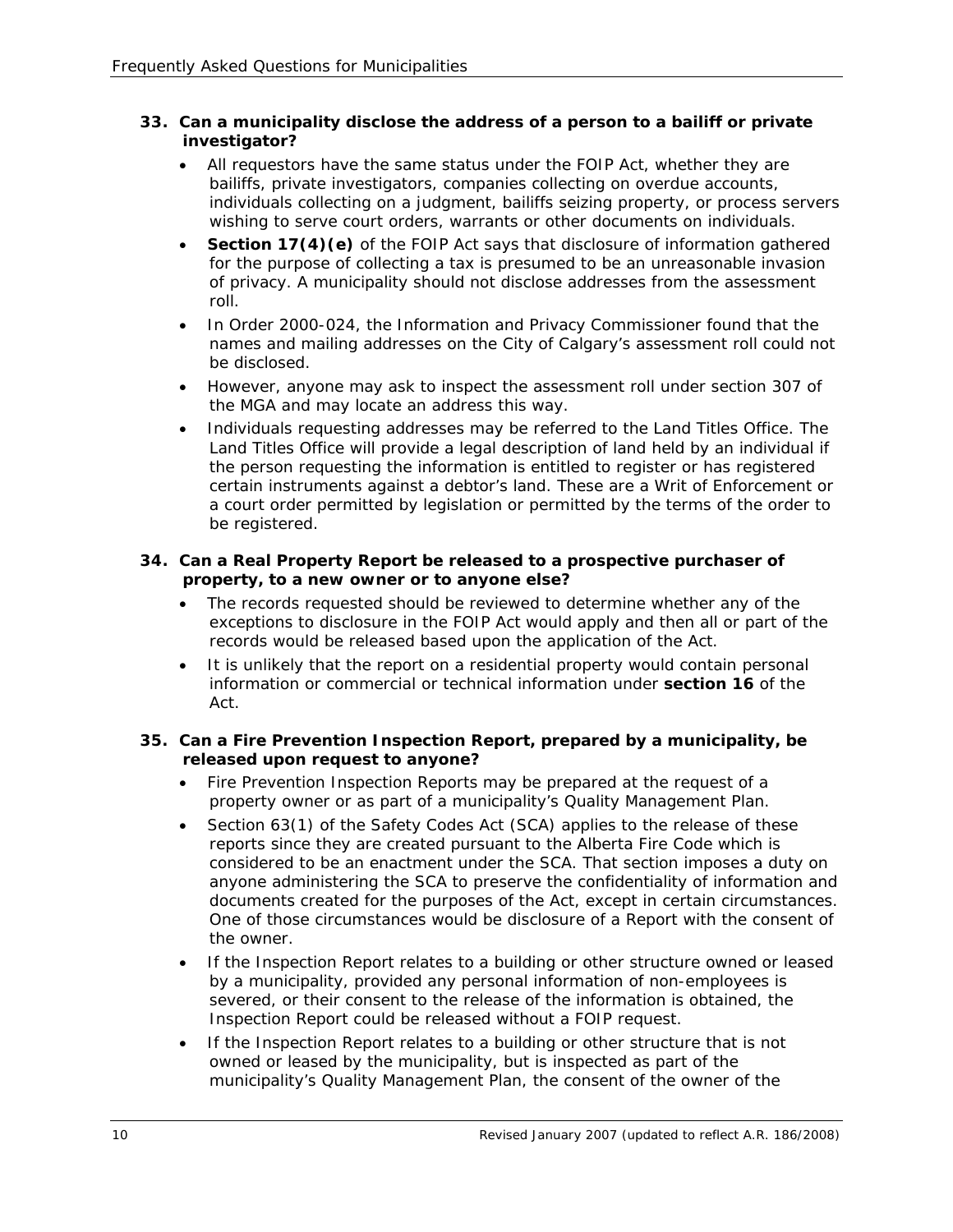building or structure would be required before the report could be released, unless there was a court order or the disclosure was authorized by another act. In addition, any personal information of non-employees should be severed, or their consent to the release of the information obtained.

## **36. What information can a municipality release on a tax certificate?**

- Section 350 of the MGA authorizes the release of tax arrears information. It says that on request a municipality can release the amount of taxes imposed and the amount of taxes owing in the current year, and the total amount of tax arrears.
- The MGA is silent on whether the name of the property owner is to be released. Any disclosure of personal information under FOIP should be limited to "the extent necessary to enable the public body to carry out the purposes in a reasonable manner (**section 40(4)** of the FOIP Act). Normally the name of the property owner would not need to be disclosed.

#### **37. Can municipalities prepare rural maps that contain the names of land owners?**

- Often rural maps contain the first initial and last name of land owners, legal land descriptions, and the location of houses. These maps are prepared for use by municipal staff, such as emergency services, utilities, and others who need to locate owners. Maps are often made available to the public as well.
- Many municipalities are continuing to produce these maps since they believe the use of the owners' names on the maps is not an unreasonable invasion of personal privacy under **section 17** of the FOIP Act. The disclosure would be permitted under **section 40(1)(b)** of the FOIP Act once the municipality makes the decision. Unless there is an investigation of a privacy complaint by the Commissioner and the resulting report recommends removing the names, municipalities may decide to continue to produce the maps.

#### **38. Can a municipality put the complete cemetery record, such as names, dates of births and deaths, and locations of burial sites, on a web page?**

- This information is personal information of individuals. The disclosure would be an unreasonable invasion of privacy if the individuals have been dead for less than 25 years (**section 17(2)(i)** of the FOIP Act).
- Disclosures of this information should be considered on a case-by-case basis.

#### **39. Can a municipality disclose personal information to Alberta Justice Maintenance Enforcement Program?**

- Yes. **Section 40(1)(y)** of the FOIP Act permits the disclosure of personal information about individuals for the purposes of enforcing a maintenance order under the *Maintenance Enforcement Act*. If this is the basis for requesting the information, the official for Maintenance Enforcement would have to provide proof of identity and specific authority under which the information is being requested.
- Municipalities should only disclose the personal information necessary to the enforcement process relating to the order.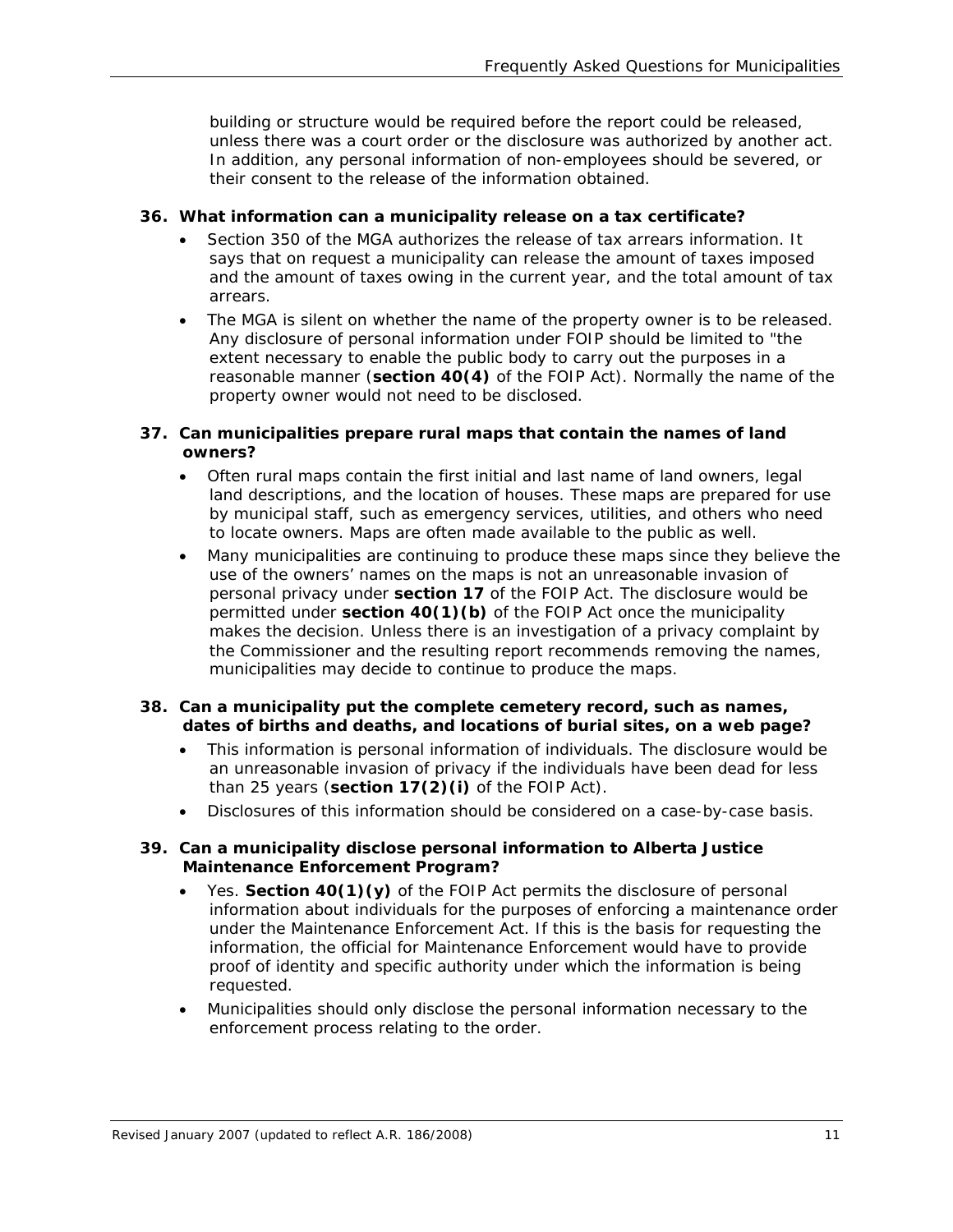# <span id="page-11-0"></span>**ASSESSMENT ROLL INFORMATION**

- **40. Can municipalities use the personal information on the assessment roll for other purposes related to the operation of the municipality?** 
	- Yes. Under **section 39(1)(a)** of the FOIP Act*,* a municipality may use personal information for the purpose for which the information was collected or a consistent purpose.
	- The name and mailing address of the property owner was collected for the purpose of operating the municipality, including compiling the assessment roll. This information may be used for other purposes related to the operation of the municipality, such as providing services and utilities.
	- When the personal information is collected directly from an individual, notice should be given about how their personal information may be used, as required by **section 34(2)** of the FOIP Act*.*

#### **41. Can a municipality sell the personal information on the assessment roll to external groups or companies, such as marketers?**

- No. In *Order 2000-024*, the Information and Privacy Commissioner found that the names and mailing addresses on the assessment roll could not be disclosed outside of the municipality.
- The Commissioner found that the personal information was collected for the purpose of determining tax liability and/or for collecting a tax. Therefore **section 16(2)** of the FOIP Act applies to the personal information, and the information must not be disclosed in responding to a FOIP request. This is a mandatory exception to disclosure in the FOIP Act.
- When the information is requested, without a FOIP request, the information could only be disclosed under **section 40** of the FOIP Act. The most likely section is **40(1)(b)**, if the disclosure would not be an unreasonable invasion of privacy. Under **section 17(4)(e)** of the FOIP Act, a disclosure of personal information collected for the purpose of collecting a tax is presumed to be an unreasonable invasion of privacy.
- However, if the property owners' names and mailing addresses were removed, the remaining information on the assessment roll could be disclosed.

#### **42. If a municipality is asked to provide the address or legal description of property owned or leased by an individual and that information is part of the assessment roll, can the address of the individual be disclosed?**

- The disclosure of the names and mailing addresses of property owners for these purposes would likely be an unreasonable invasion of the property owner's personal information under **section 17(4)(e)** of the FOIP Act. If a FOIP request was submitted, the municipality would have to refuse to disclose to an applicant information about a third party that was collected for the purpose of determining tax liability or collecting a tax (**section 16(2)** of the FOIP Act).
- The Information and Privacy Commissioner, in *Order 2000-024*, upheld the City of Calgary's decision not to disclose the names and mailing addresses of property owners in the assessment roll in response to a FOIP request.
- Note that an individual could ask to inspect the assessment roll, and in doing so would be able to identify the individual's mailing addresses and legal description of property. The MGA requires that municipalities provide access to the assessment roll during office hours on the payment of a fee set by council.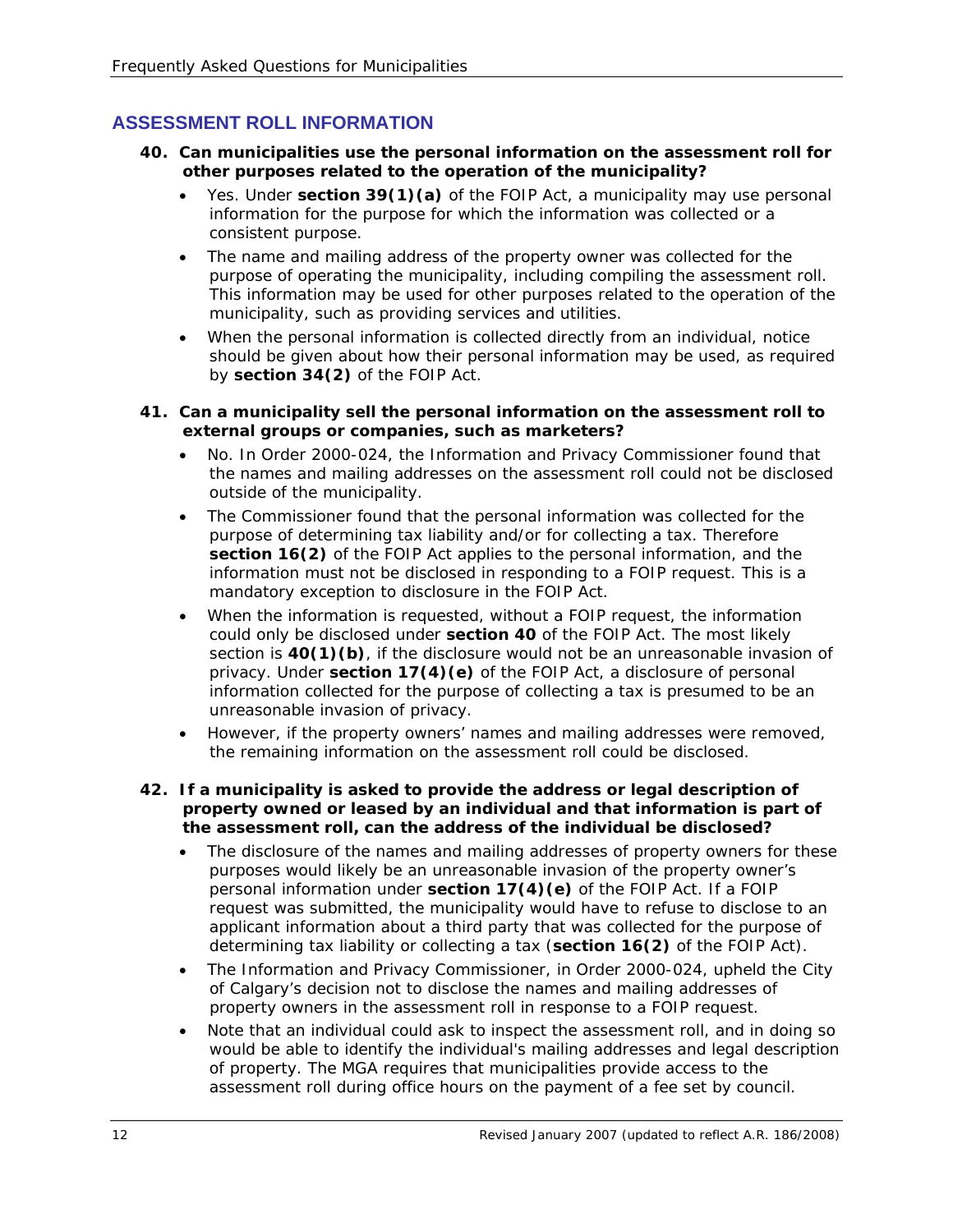Being allowed to inspect the roll does not mean that a complete copy of the roll, containing names and contact information, can be disclosed by the municipality.

- **43. If a gas drilling company gives a municipality a list of legal land descriptions and asks for the names and mailing addresses of property owners from the assessment roll, can the municipality provide the information?** 
	- The Energy and Utilities Board may require a company drilling a sour gas well to prepare an Emergency Response Plan containing the names and addresses of affected residents in the vicinity of the sour gas well.
	- The personal information may be disclosed when there are compelling circumstances affecting anyone's health or safety, for example because the activity represents a potential hazard or safety hazard. The disclosure of the requested information would not be an unreasonable invasion of personal privacy under **section 17(2)(b)** of the FOIP Act. A written notice of the disclosure should be given to the third party.
	- A municipality should ask the requestor to put their request in writing, including the reason for requesting the information, i.e. to prepare an Emergency Response Plan for a sour gas well drilling operation. The municipality could then make the disclosure for affected residents under **section 17(2)(b)**, and would need to provide a written notice to the residents that it has done so.
	- A sample notice letter can be found in Appendix 3, Model Letter R, of the *FOIP Guidelines and Practices* manual.

#### **44. If a municipality is given a list of legal land descriptions and is asked to provide the names and mailing addresses of property owners from the assessment roll, can it do so?**

- The disclosure of the names and mailing addresses of property owners is normally an unreasonable invasion of the property owner's personal information (**section 17(4)(e)** of the FOIP Act). If a FOIP request was submitted for the information, the municipality would have to refuse to disclose to an applicant information about a third party that was collected for the purpose of determining tax liability or collecting a tax (**section 16(2)**) of the FOIP Act*.*
- Note that an individual could ask to inspect the assessment roll, and in doing so may be able to identify the individual's mailing addresses and legal description of property. The MGA requires that municipalities provide access to the assessment roll during office hours on the payment of a fee. Being allowed to inspect the roll does not mean that a complete copy of the roll, containing names and contact information, can be disclosed by the municipality.
- If there is any requirement for notification of property owners under another statute or regulation of Alberta or Canada (e.g. an environmental protection or energy statute or regulation), then **section 40(1)(e)** or **(f)** of the FOIP Act would permit disclosure of the mailing address of the owner and/or legal description of the property.

#### **45. Can a municipality disclose a copy of the assessment roll or information on the assessment roll to a school board?**

• Yes. Under section 167 of the *School Act,* a municipality is required to provide a copy of the whole or any part of the roll to a school board, on request. This disclosure would be in accordance with **section 40(1)(e)** of the FOIP Act*.*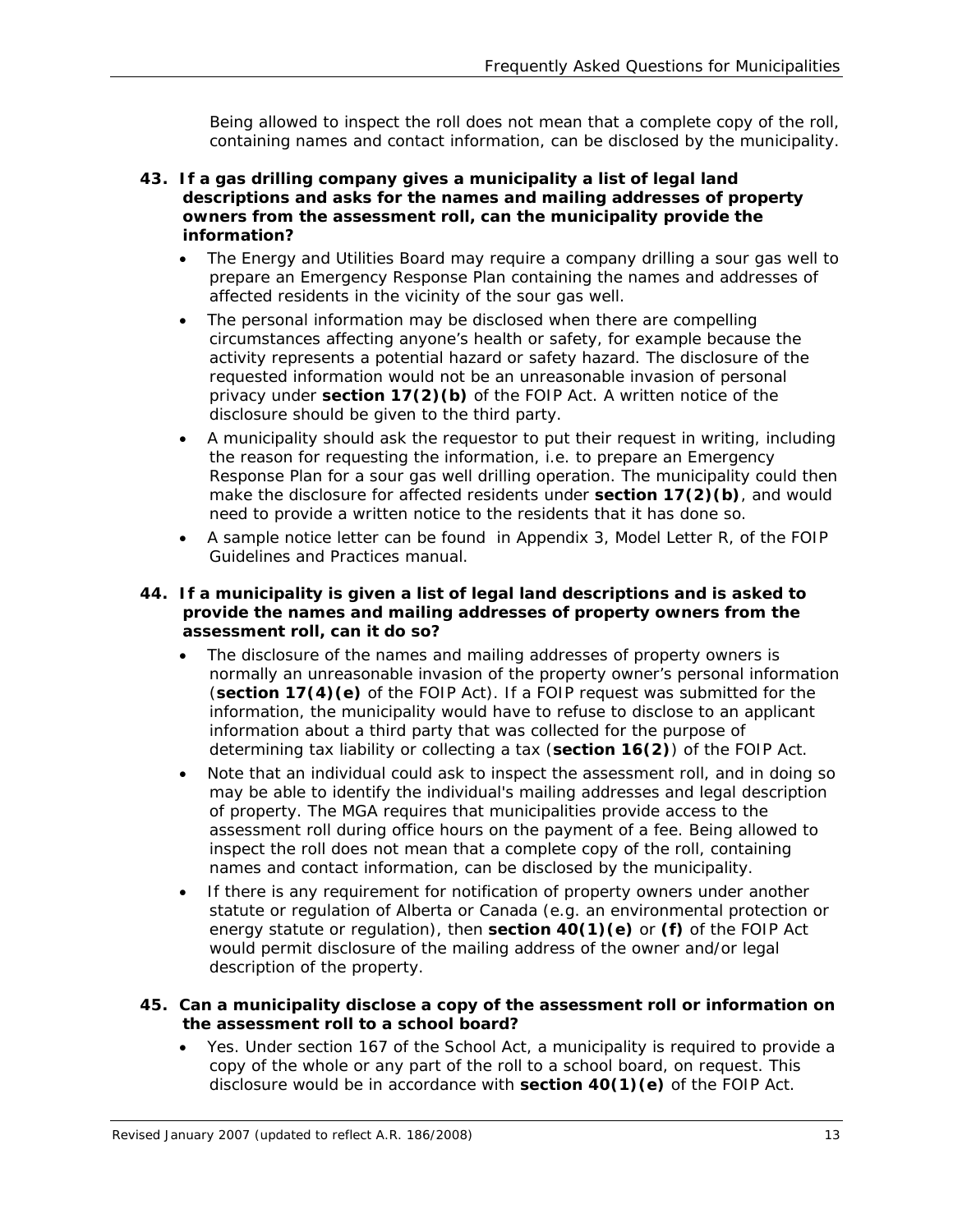• Although the whole roll may be disclosed for this purpose, the municipality should consider disclosing only the personal information that is necessary to carry out that purpose.

#### **46. Can a municipality disclose information on the assessment roll to an assessed person who is appealing the assessment of their property?**

- Yes. Section 299(1) of the MGA allows an assessed person to access sufficient information to show how their own property was assessed. This would include information on how the property was first assessed and how the property compares with other similar properties.
- In addition, under section 300 of the MGA, an assessed person may ask the municipality for a summary of any assessed property in the municipality and the municipality must comply with the request if it is satisfied that necessary confidentiality will not be breached.
- In most appeal situations, a municipality would not have to disclose another owner's personal information to carry out this purpose and so would only disclose the property information.
- **47. Can real estate agents and/or appraisers request legal land descriptions, parcel size/dimensions, assessment taxes, etc., on behalf of their clients when consent from the land owners is implied by virtue of the agent or appraiser working for their client?** 
	- When the address of the land owner's property is provided, the disclosure of only the property information (i.e. legal land description, parcel size and dimension, assessment and taxes) by the municipality would not be an unreasonable invasion of privacy. This is not personal information.
	- Note that real estate agents and appraisers could ask to inspect the assessment roll, and in doing so may be able to identify the individual's name. The MGA requires that the municipalities provide access to the assessment roll during office hours on the payment of a fee. Being allowed to inspect the roll does not mean that a complete copy of the roll, containing names and contact information, can be disclosed by the municipality.

## **48. Can a municipality provide information on the assessment roll to 911 operators and ambulance service providers?**

- Yes. Under **section 39(1)(a)** of the FOIP Act, a municipality may use personal information for a use consistent with the purposes for which the information was collected, including operating the municipality. The information on the roll can be used for purposes related to the operation of the municipality such as the provision of emergency services by contracted providers.
- When the personal information is collected directly from an individual, notice should be given to residents as to how their personal information may be used and disclosed, as required by **section 34(2)** of the FOIP Act*.*

## **49. Can a municipality provide information on the assessment roll to municipal utility staff, or the utility's contractors?**

• Yes. Under **section 39(1)(a)** of the FOIP Act, a municipality may use personal information for a use consistent with the purpose for which the information was collected. In addition to using the information for the purposes of collecting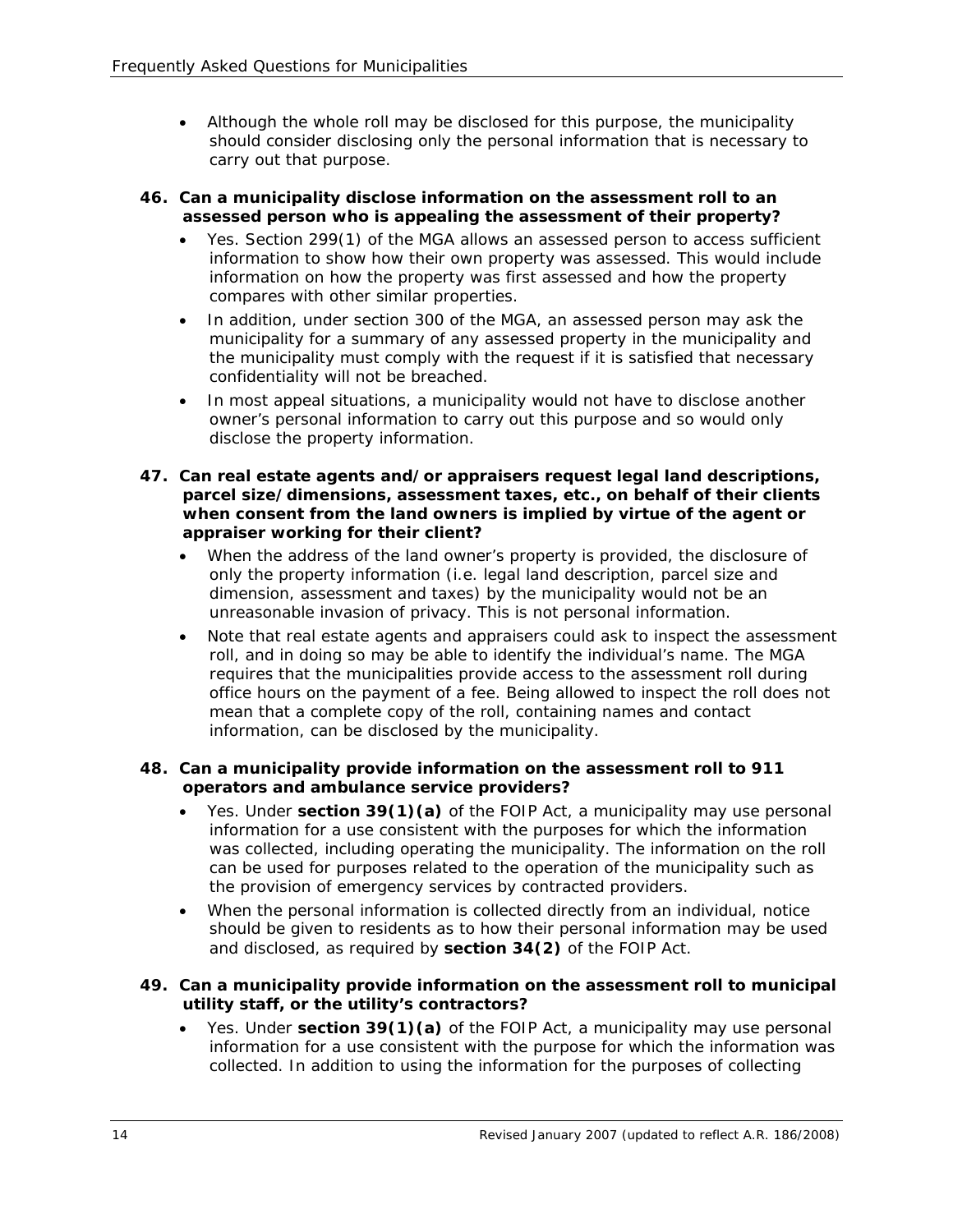property taxes, the information on the roll can be used for purposes related to the operation of the municipality such as the provision of utility services.

- When the personal information is collected directly from an individual, notice should be given to residents as to how their personal information may be used and disclosed, as required by **section 34(2)** of the FOIP Act*.*
- **50. Can a municipality provide the names and addresses of their residents (from the assessment roll) to recreation boards created by a municipal bylaw for the purpose of sending notices about upcoming recreation board events? Could the municipality charge a fee for the staff time involved in retrieving the names and addresses and printing address labels?** 
	- If the recreation board was created by a municipal bylaw with members appointed in accordance with that bylaw, the municipality is using this vehicle to provide for the recreational and social activities of its residents. The programs and activities offered by the board would likely be considered to be programs and activities of the municipality. The disclosure of names and addresses of the residents would be a consistent use of the personal information since it would have a reasonable and direct connection to the collection (for assessment purposes and for the operation and administration of the municipality's programs) and would be necessary to operate recreational programs (under the mandate of the municipality).
	- For this purpose, the municipality could provide the names and addresses of the ratepayers within the geographic area served by a recreation board. The municipality should put clear limits on the use of the mailing list and indicate that it reserves the right to discontinue providing the mailing list to the board if it learns that the list has been used or disclosed for other purposes.
	- Since the request for disclosure of the personal information is not a FOIP request, the municipality could charge fees set in the bylaw for such services.
	- For recreation boards that are not created by bylaw, or for which no special tax has been levied, the municipality could offer to do the mailout for the recreation board if they determined that an activity of the board was a consistent use of the information collected. The municipality could not disclose the personal information to these recreation boards.

## **51. Can a municipality disclose information to a public health inspector?**

- Public health inspectors may ask for the name and contact information of a business license holder such as a restaurant. The disclosure of business license information, even if the business is owned by an individual, would not be an unreasonable invasion of privacy under **section 17(2)(g)** of the FOIP Act and may be disclosed.
- Public health inspectors may also ask for information on a particular property. Normally contact information may not be disclosed. In *Order 2000-024*, the Information and Privacy Commissioner found that the names and mailing addresses on the assessment roll could not be disclosed outside of the municipality.
- Note that the inspector could ask to inspect the assessment roll, and in doing so may be able to identify the individual's mailing addresses and legal description of property. The MGA requires that municipalities provide access to the assessment roll during office hours on the payment of a fee. Being allowed to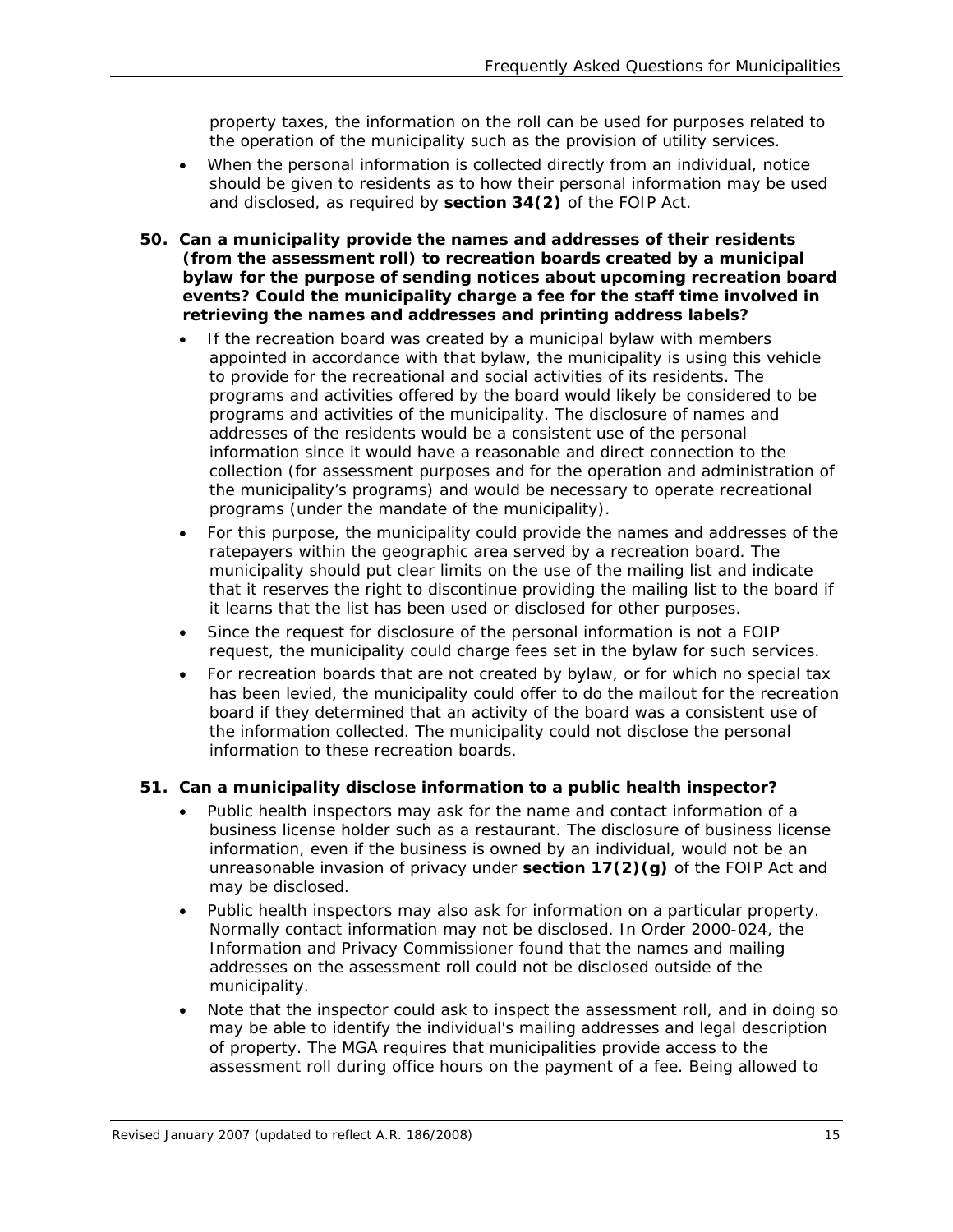inspect the roll does not mean that a complete copy of the roll, containing names and contact information, can be disclosed by the municipality.

If the inspector is carrying out an investigation of a complaint, or other law enforcement activity under an enactment, the municipality may disclose the information under **section 40(1)(q)** of the FOIP Act. The municipality may want to require the inspector to make the request for information in writing, for example, by completing the Law Enforcement Disclosure Form (from the *FOIP Guidelines and Practices* manual).

#### **52. Can a municipality disclose names and addresses of new residents (from the assessment roll or from applications for utilities) to organizations like Welcome Wagon?**

- Not without the consent of the residents. In *Order 2000-024*, the Information and Privacy Commissioner found that the names and mailing addresses on the assessment roll could not be disclosed outside of the municipality. See also [question 41.](#page-11-0)
- **53. Can a municipality disclose personal information about a resident to Canada Customs and Revenue Agency (formerly known as Revenue Canada)?** 
	- Yes. **Sections 40(1)(e)** and **(f)** of the FOIP Act allow for disclosure to comply with another Act of Alberta or Canada, such as the *Income Tax Act*. That *Act* authorizes the collection of personal information by employees of Canada Revenue Agency ("CRA") for certain purposes. For example, section 231.1(1) of that Act authorizes an inspection, audit, or examination of records of any person (including a municipality) that relate or may relate to information that is or should be in the books or records of a taxpayer or to any amount payable by the taxpayer under the Act.
	- If section 231.1(1) were the basis for the request for information, the individual making the request would need to demonstrate that he or she is a duly authorized employee of CRA. CRA has advised that requests to examine records pertaining to taxpayers, under the authority of the *Income Tax Act*, typically come from Collections Officers or their superiors, during site visits. To verify identity, the municipality can request the Collections Officer to provide a business card or show his or her identification card.
	- The *Income Tax Act* also allows CRA to require the production of information and documents by written demand under section 231.2. Information may be disclosed in response to these requests under the same provisions of the *Freedom of Information and Protection of Privacy Act*, as set out above.

## **54. Can the records related to assessment reviews dealt with by assessment review boards be released to anybody upon request?**

## **Submissions:**

• The municipality who issued the assessment notice, must be provided with a copy of the complaint about the assessment within 30 days of receipt by the designated officer. The municipality, the complainant and any other person affected by the assessment must be given notice of the review hearing.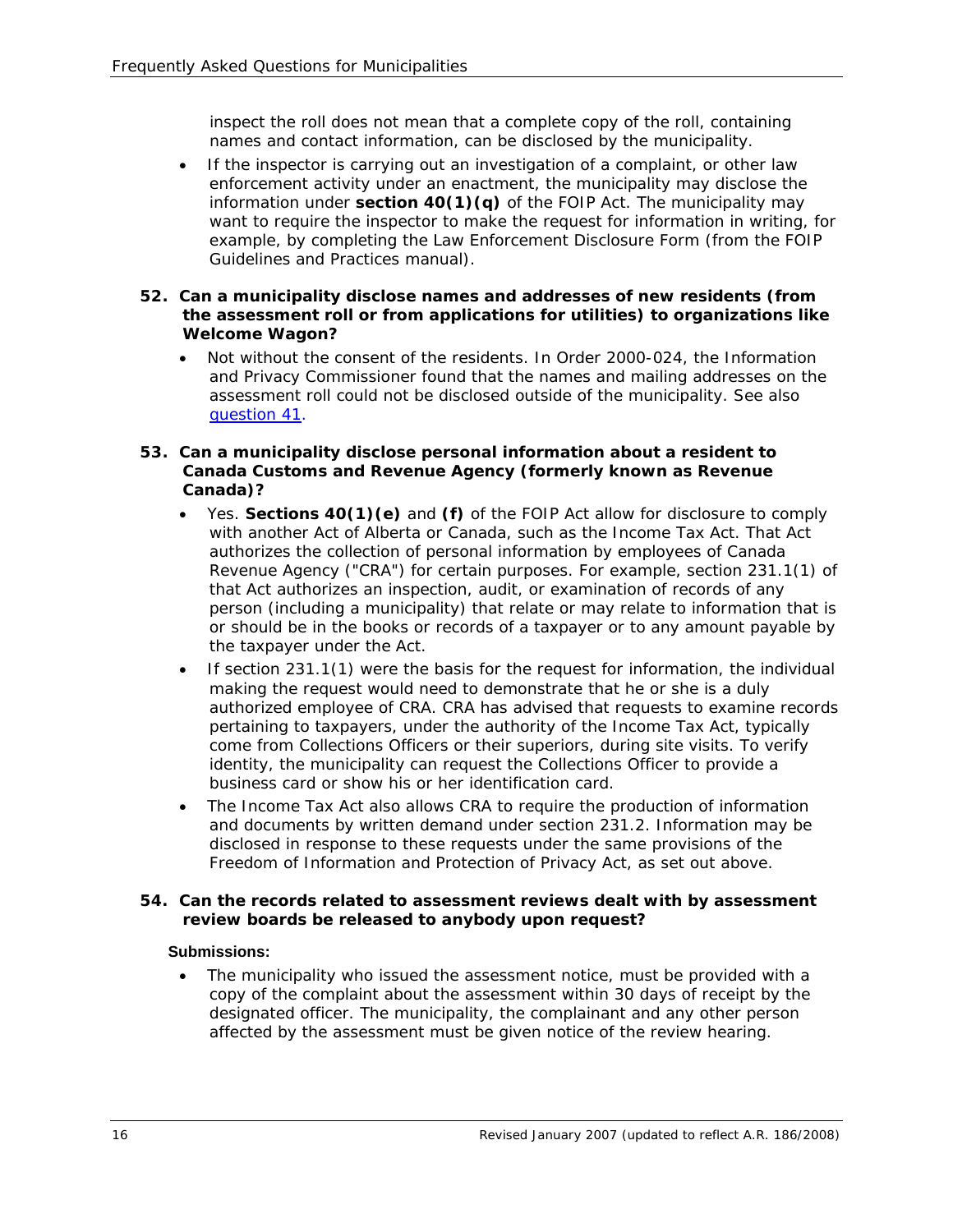#### <span id="page-16-0"></span>**Minutes/Records of Proceedings:**

• If there are records of the proceedings of assessment review boards, they must be released in accordance with any policies of the municipality.

#### **Decisions:**

- Section 469(1) of the MGA requires that a decision of an assessment review board and the reasons for a decision (if requested at the time of the hearing) must be sent to all persons who were required to have notice of the hearing. If the decision contained personal or business information, then **sections 16** and **17** of the FOIP Act would have to be applied to determine what information could be released. Note that under **section 17(4)(e)**, disclosure of information gathered for the purpose of collection of a tax is presumed to be an unreasonable invasion of privacy.
- If a decision of an assessment review board is appealed to the Municipal Government Board, as a matter of practice, the contents of the appeal file could be released by the board to anyone upon request.

# **PLANNING RECORDS**

**55. Can the records related to development applications and subdivision approvals dealt with by municipal planning commissions and development and subdivision authorities be released to anybody upon request?** 

#### **Applications for Development Permits or Subdivision Approval:**

- Application files may contain statements from provincial government departments, utility companies or other agencies to whom the application was referred; technical reports prepared by or for the applicant, including groundwater evaluation, soil suitability for private sewage disposal; specialty engineering or design reports and property appraisal reports if required in determining cash in place of reserves.
- These records may be released in accordance with any policies of the municipality.

#### **Minutes/Records of Proceedings:**

- Under section 197(2.1) of the MGA*,* these bodies may deliberate and make decisions in meetings closed to the public.
- If hearings of the above bodies are held in camera, and if any notes of the proceedings are kept, they would not be routinely released. If a municipality received a FOIP request for access to the records of such meetings (if there were any), the head of a municipality might refuse to disclose information which could reveal the substance of deliberations at the in camera meetings (**section 23(1)(b)** of the FOIP Act) unless the subject matter of the deliberations were considered in a public meeting.
- If hearings of the above bodies are open to the public, records of the meetings or hearings could be released in accordance with any policies of the municipality.

#### **Decisions:**

• Under section 640 of the MGA*,* a land use bylaw establishes a method for development authorities (including municipal planning commissions) to make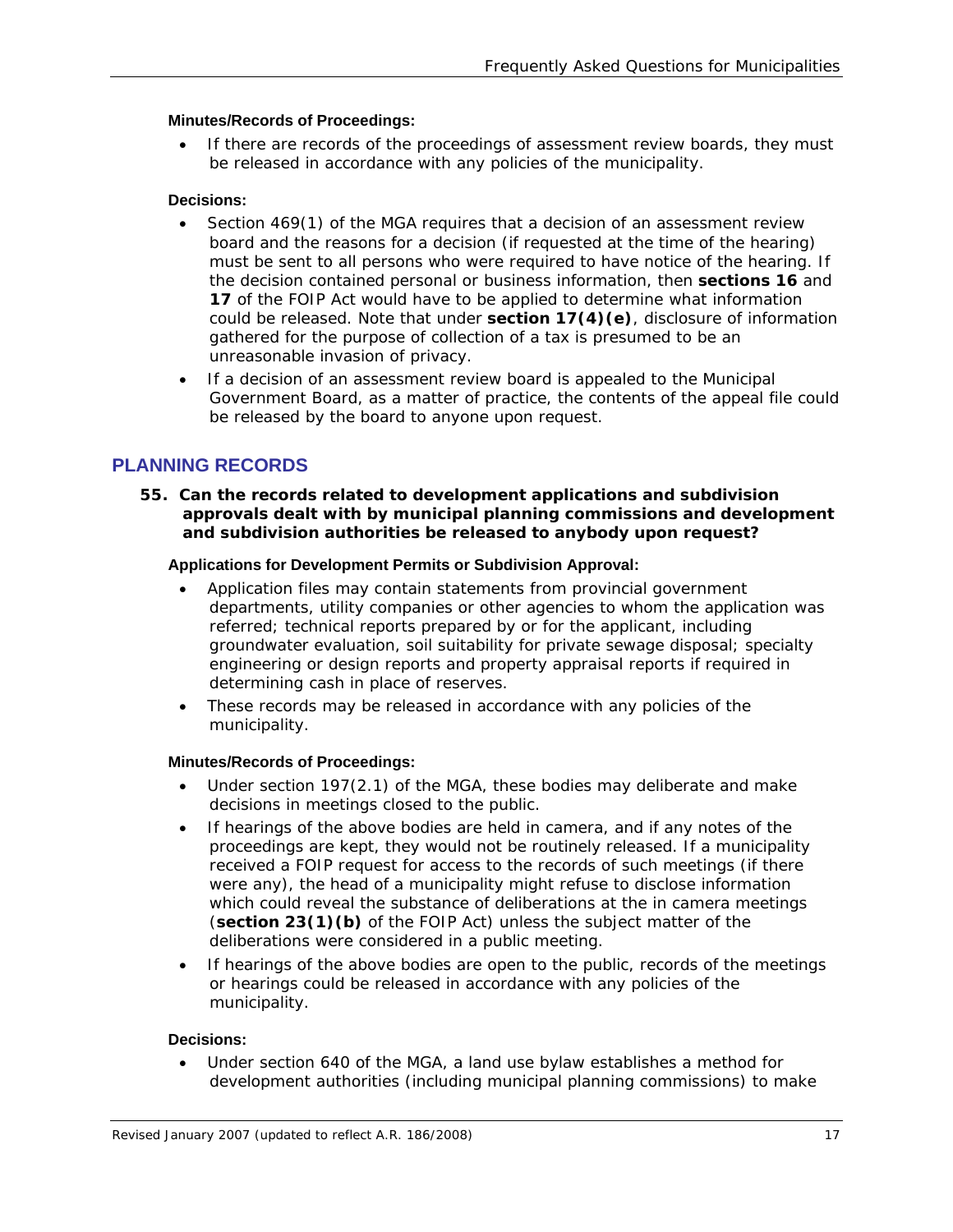decisions on applications for development permits. Pursuant to section 653, subdivision approvals are made by subdivision authorities (including municipal planning commissions) in accordance with the MGA*.*

- Section 656 of the MGA requires decisions of a subdivision authority to be given to an applicant, to government departments and to other persons and local authorities as required by subdivision and development regulations. Once a subdivision plan has been registered at a Land Titles Office, individuals can obtain a copy of the registered plan from that registry.
- See [question 57](#page-18-0) for the release of information regarding development permits.

#### **56. Can the records related to appeals dealt with by subdivision and development appeal boards or appeals to the Municipal Government Board be released to anybody upon request?**

#### **Submissions:**

- Section 686(4) of the MGA requires a Subdivision and Development Appeal Board to make available for public inspection before a hearing all relevant documents and materials related to an appeal, including the application for a development permit, the decision and notice of appeal.
- Under section 686(3) of the MGA, notice of the appeal hearing must be given to the appellant, the development authority who issued the order, decision or permit and to owners required to be notified under the land use bylaw and any other affected person.
- As a matter of practice, the records related to an appeal to the Municipal Government Board regarding subdivision approval could be released by the Municipal Government Board to anyone upon request.

#### **Minutes/Records of Proceedings:**

- a) Under section 197(2.1) of the MGA*,* subdivision and development appeal boards may deliberate and make decisions in meetings closed to the public.
	- If hearings of the subdivision and development appeal boards are held in camera, and if any notes of the proceedings are kept, they would not be routinely released, except for records related to a development appeal, as indicated below. If a municipality received a FOIP request for access to the records of such meetings (if there were any), the head of a municipality might refuse to disclose information which could reveal the substance of deliberations at the in camera meetings (**section 23(1)(b)** of the FOIP Act*)* unless the subject-matter of the deliberations were considered in a public meeting.
	- If hearings of the above bodies are open to the public, records of the meetings or hearings could be released in accordance with any policies of the municipality.
- b) Hearings of the Municipal Government Board are held in public. No formal minutes are kept unless one or more parties request that minutes be taken. The requesting party is responsible for recording the minutes and providing the Board and the other party(ies) with a copy of the minutes. Any notes of the proceedings taken and kept by Board members would have to be released, subject to any applicable exceptions, if there was a FOIP request for access to those notes.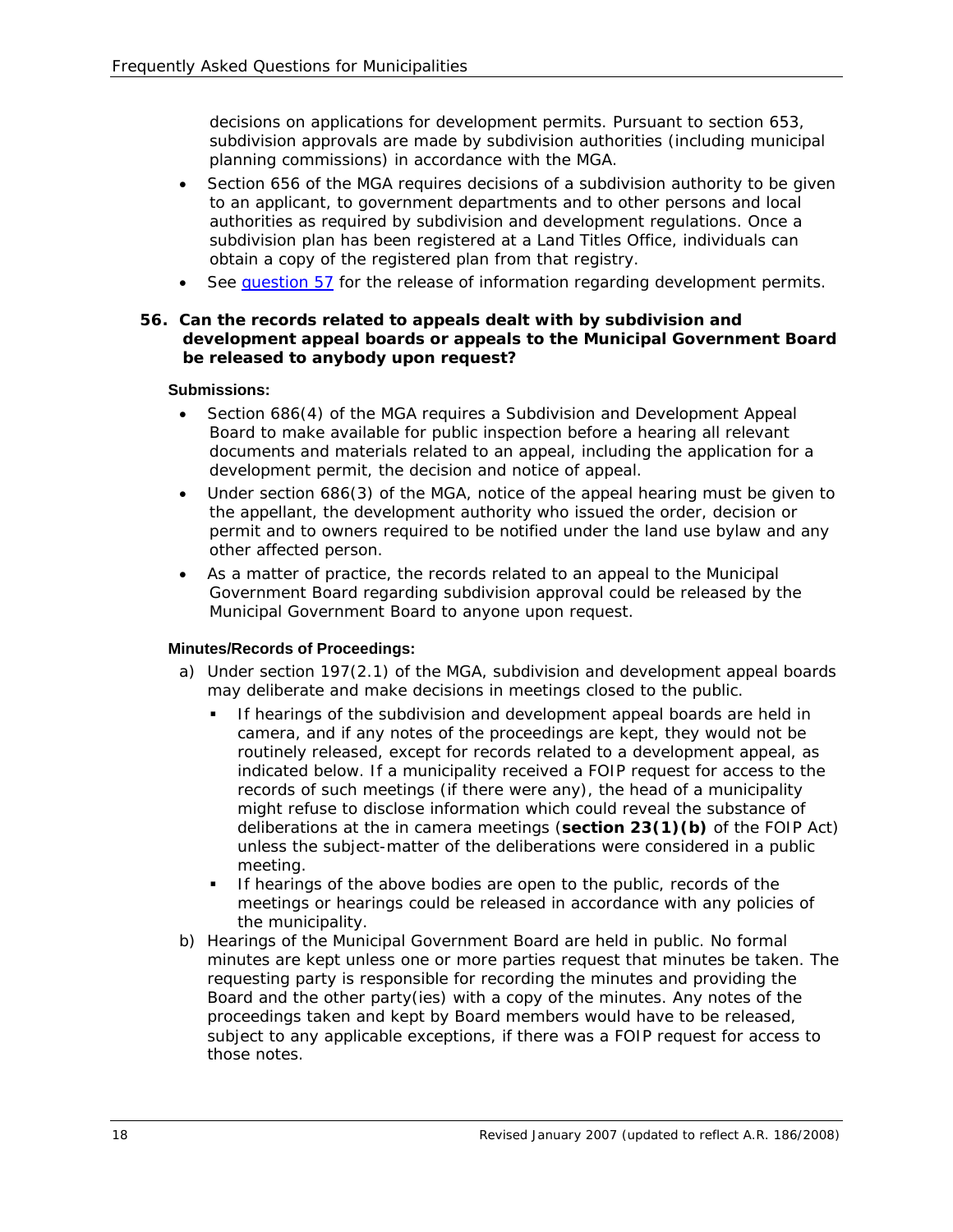## <span id="page-18-0"></span>**Decisions:**

- Section 686(4) of the MGA requires a Subdivision and Development Appeal Board to make available for public inspection before a hearing all relevant documents and materials related to an appeal, including the application for a development permit, the decision and notice of appeal. The decision of the Board would also be available upon request because of the public nature of the process. Once a development permit was issued, it would be treated in the manner referred to in [question 57](#page-18-0) below.
- Decisions of the Municipal Government Board are made in camera. If notes of this part of the proceedings were kept, they would not be routinely released.
- Section 505 of the MGA requires that a decision of the Municipal Government Board and the reasons for a decision, if requested, must be sent to all persons notified of the hearing. If the decision contained personal or business information, then **sections 16** and **17** of the FOIP Act would have to be applied to determine what information could be released.
- Decisions of the Municipal Government Board regarding annexation appeals must be approved by Cabinet. If there was a FOIP request for a decision regarding an annexation appeal, **section 22** of the FOIP Act (Cabinet confidences) would have to be applied to those records.

## **57. Can a municipality disclose a copy of a development permit or a list of development permits issued?**

- The records requested should be reviewed to determine whether any of the exceptions to disclosure in the FOIP Act would apply and then all or part of the records would be released based upon the application of the Act*.*
- Municipalities can follow their regular practice concerning this information, as set out in their land use bylaw and policies.
- If the permit has been issued to an individual, the municipality may release the name of the permit holder and the "nature of the permit". This would likely include all the information related to what the permit allows the permit holder to do (e.g. location of work site, the kind of use, value of the project, etc.). It may not include other personal information of the permit holder, such as their home phone number, or home address if different than the location of the work site.
- If the permit has been issued to a business or company, it is unlikely that it would contain personal information or commercial or technical information under **section 16** of the Act and so the permit could be disclosed in accordance with the municipality's practice concerning the release of this information.

## **58. Can a municipality disclose a copy of a building permit or a list of building permits issued?**

- In December, 1999, section 63(1) of the *Safety Codes Act* was amended. As a result, municipalities no longer need an owner's consent or a FOIP request to release building permit information.
- The records requested should be reviewed to determine whether any of the exceptions to disclosure in the FOIP Act apply and then all or part of the records would be released on the basis of this review.
- If the permit has been issued to an individual, a municipality may release the name of the permit holder and the "nature of the permit". This would likely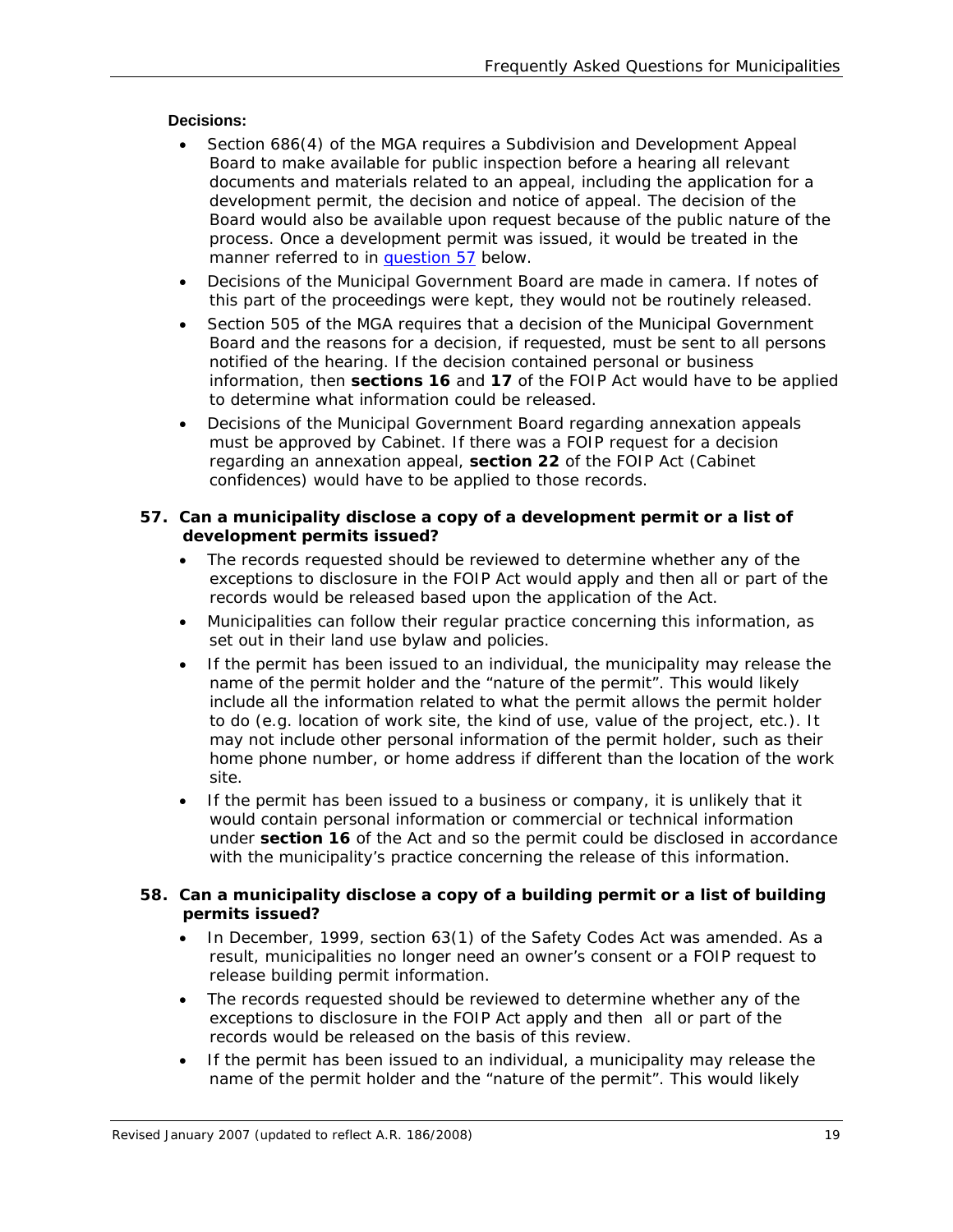include all the information related to what the permit allows the permit holder to do (e.g. location of work site, the kind of structure, its size, value of the project, etc.). It may not include other personal information of the permit holder, such as their home phone number, or home address if different than the location of the work site. In the *Investigation Report F2002-IR-006* involving the City of Calgary and the sale of building permit information, the Investigator found that the FOIP Act allows for the disclosure of personal information on building permits if the release is limited to the name of the applicant and the nature of the permit. The nature of the permit includes the construction site address.

• If the permit has been issued to a business or company, it is unlikely that the permit would contain commercial or technical information (**section 16** of the FOIP Act) or personal information (**section 17** of the FOIP Act). In that case, the permit could be disclosed in accordance with the municipality's practice concerning the release of this information.

# **OTHER QUESTIONS**

- **59. If a municipality receives a FOIP request for records about a complaint made about an individual, for example, a complaint made under a noise bylaw, does the municipality have to release the name of the complainant?** 
	- Not necessarily. The municipality would need to weigh several factors, including whether the name of the complainant would harm a law enforcement matter (**section 20(1)(d)** of the FOIP Act ) or would be an unreasonable invasion of the privacy of the complainant (**section 17(1)** of the FOIP Act).
	- The Information and Privacy Commissioner, in *Order 96-010*, upheld Alberta Municipal Affairs' decision not to disclose the name of a person who expressed a concern about another individual's ability to drive. In this case, the confidentiality of the informant prevailed over the right of the individual's right to know the informant's identity.
- **60. Can a municipality disclose to a land owner information regarding whether his/her neighbour received a weed clean-up notice?** 
	- The municipality can't disclose that information, but can confirm that, if there was a violation, the bylaw would be enforced.
- **61. Can a municipality disclose to a land owner who has received a weed clean-up notice the name of the complainant and whether the complainant has also received a weed clean-up notice?** 
	- The municipality would need to weigh several factors, including whether the name of the complainant would harm a law enforcement matter, (**section 20(1)(d)** of the FOIP Act) or would be an unreasonable invasion of the privacy of the complainant (**section 17(1)** of the FOIP Act).
	- The Information and Privacy Commissioner, in *Order 96-010*, upheld Alberta Municipal Affairs' decision not to disclose the name of a person who expressed a concern about another individual's ability to drive. In this case, the confidentiality of the informant prevailed over the right of the individual's right to know the informant's identity.
	- The municipality could indicate that normal practice would be to issue a notice if a land owner was in violation of a weed control bylaw.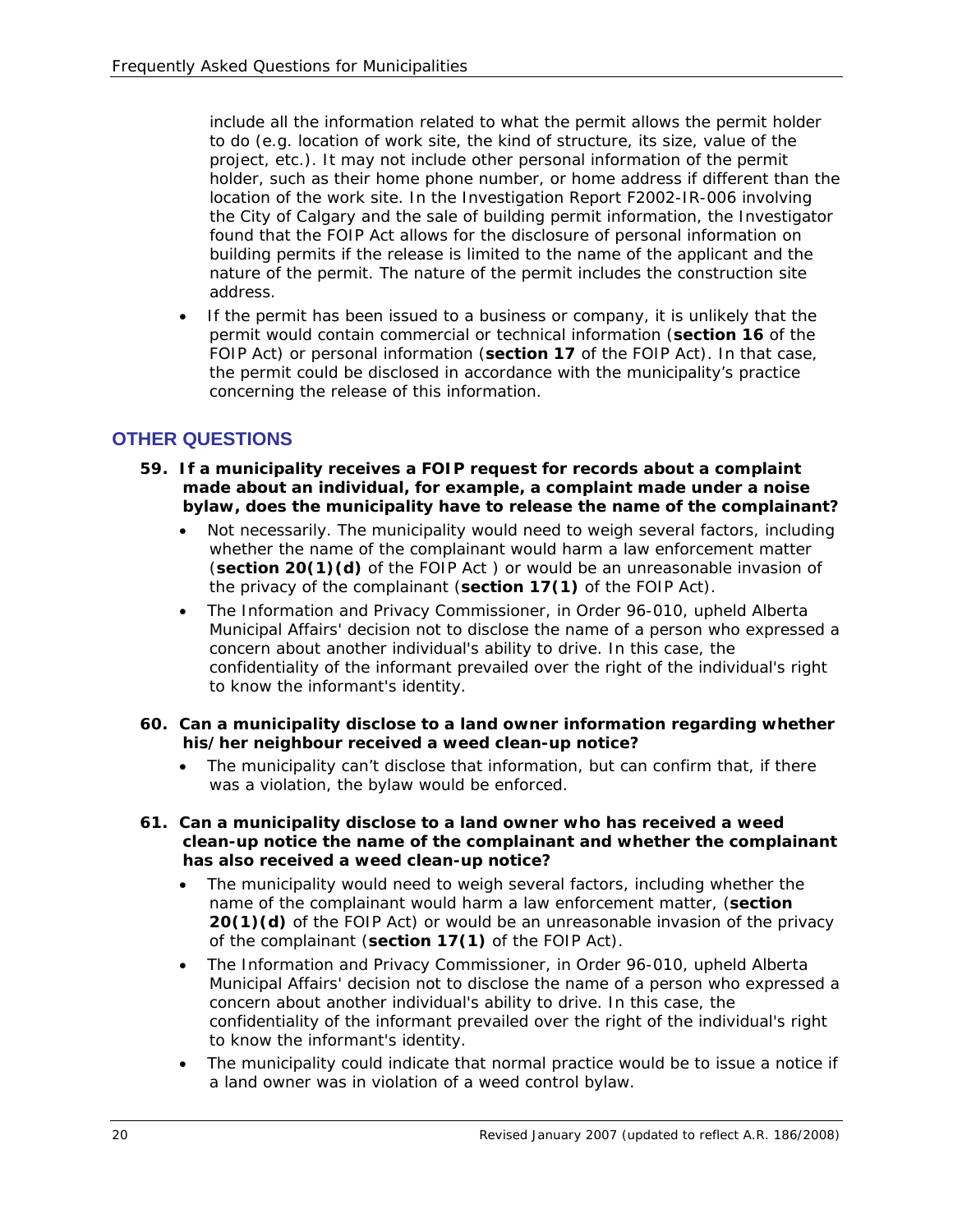- **62. If a municipality receives a complaint about an individual, for example, a census taker or bylaw enforcement officer, would the municipality release the name of the complainant to the individual?** 
	- In these situations, it may be necessary to disclose the name of a complainant so that the matter can be resolved. For example, a supervisor cannot investigate a complaint against an employee without describing the complaint to the employee. Even if the name of the complainant is not released, the circumstances identify the complainant.
	- In such situations, the complainant should be advised that, in order to resolve the situation, it may be necessary to disclose their name or other identifying information.

#### **63. Can a municipality disclose bidders lists/lists of plan holders for municipal projects to contractors, construction companies, agencies or other persons on request?**

• Yes. A list of bidders for a municipal project should be routinely available on request as part of an open tendering process. A FOIP request for this information is not required.

#### **64. If a municipality receives a FOIP request for copies of contracts with consultants, engineers or other contractors, would the municipality release the records?**

- Not entirely. Copies of contracts can be disclosed after they have been awarded, on the premise that the public has the right to know who has been engaged to do work for the municipality and how much is being paid for the work.
- However, some information in the contract, or in supplementary documentation, must be withheld if it meets the three-part test in **section 16** of the FOIP Act for harm to business interests of the contractor.
- Information may also be withheld if the local government body can show that its disclosure could reasonably harm its economic interests, result in financial loss or interfere with negotiations (**section 25** of the FOIP Act).
- Examples of information that might be withheld include unit pricing, actual wages paid to employees of the contractor or proprietary information (e.g. trade secrets).

## **65. Can the names of staff or clients be disclosed to the local police?**

• Yes, when the police are investigating a particular incident or the possibility that a criminal offence has been committed, the disclosure of personal information of a staff member or a client is permitted under **section 40(1)(q)** of the FOIP Act. The Law Enforcement Disclosure Form in Appendix 5 of the *FOIP Guidelines and Practices* manual can be used for this purpose.

## **66. What is a "personal information bank" (a PIB)?**

- **Section 87.1(5)** of the FOIP Act contains the definition of a PIB. Basically it is any collection of personal information where information about an individual can be found using the individual's name or an unique identifier, such as social insurance number, client number or employee number.
- Municipalities are required to have a list of their PIBs available at their offices, and provide it to the public upon request.